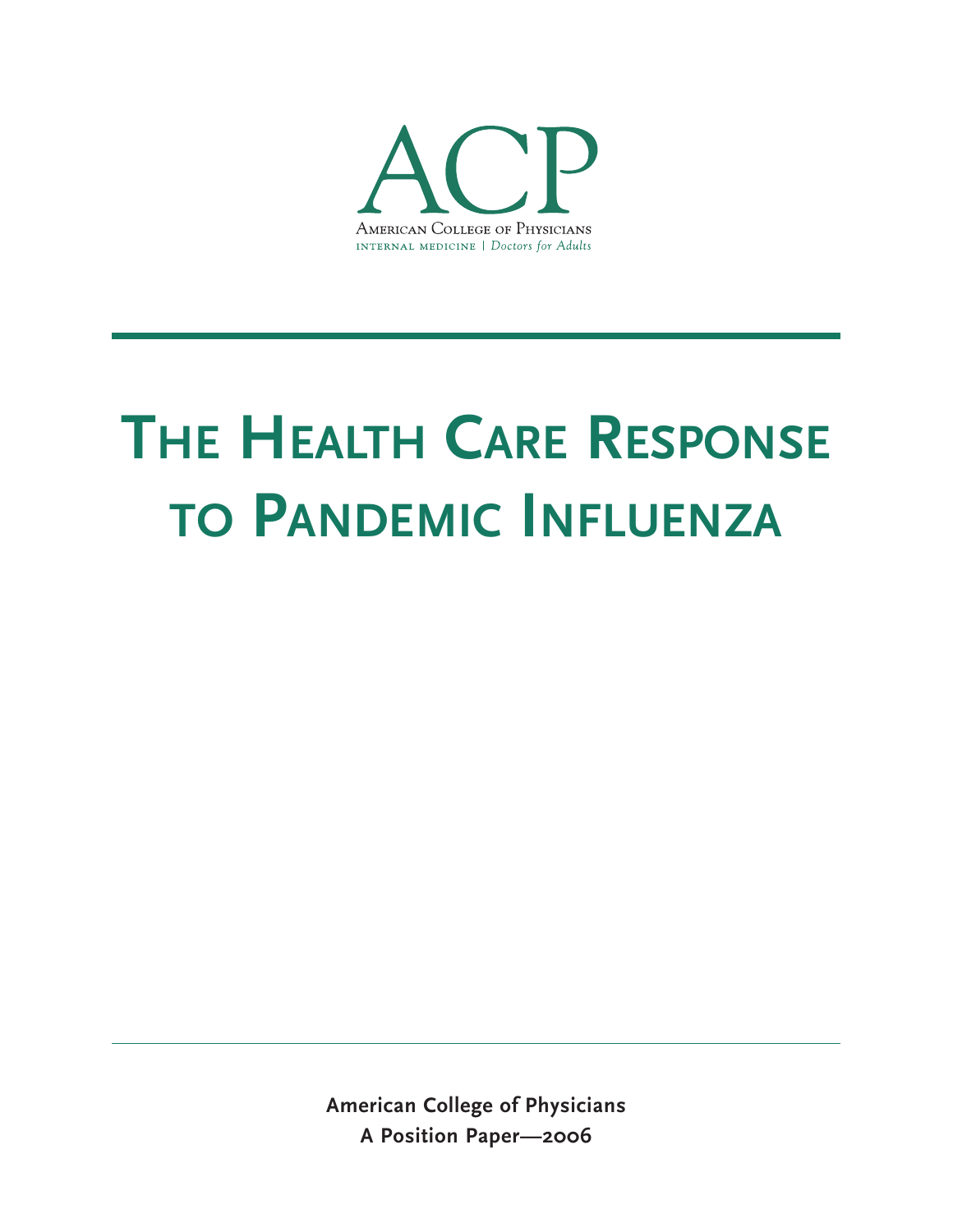# **THE HEALTH CARE RESPONSE TO PANDEMIC INFLUENZA**

A Position Paper of the American College of Physicians

This paper, written by Laura Barnitz, BJ, MA, was developed for the Health and Public Policy Committee of the American College of Physicians: Jeffrey P. Harris, MD, Chair; David L. Bronson, MD, Vice Chair; CPT Julie Ake, MC, USA; Patricia P. Barry, MD; Molly Cooke, MD; Herbert S. Diamond, MD; Joel S. Levine, MD; Mark E. Mayer, MD; Thomas McGinn, MD; Robert M. McLean, MD; Ashley E. Starkweather, MD; and Frederick E. Turton, MD. It was approved by the Board of Regents on 3 April 2006.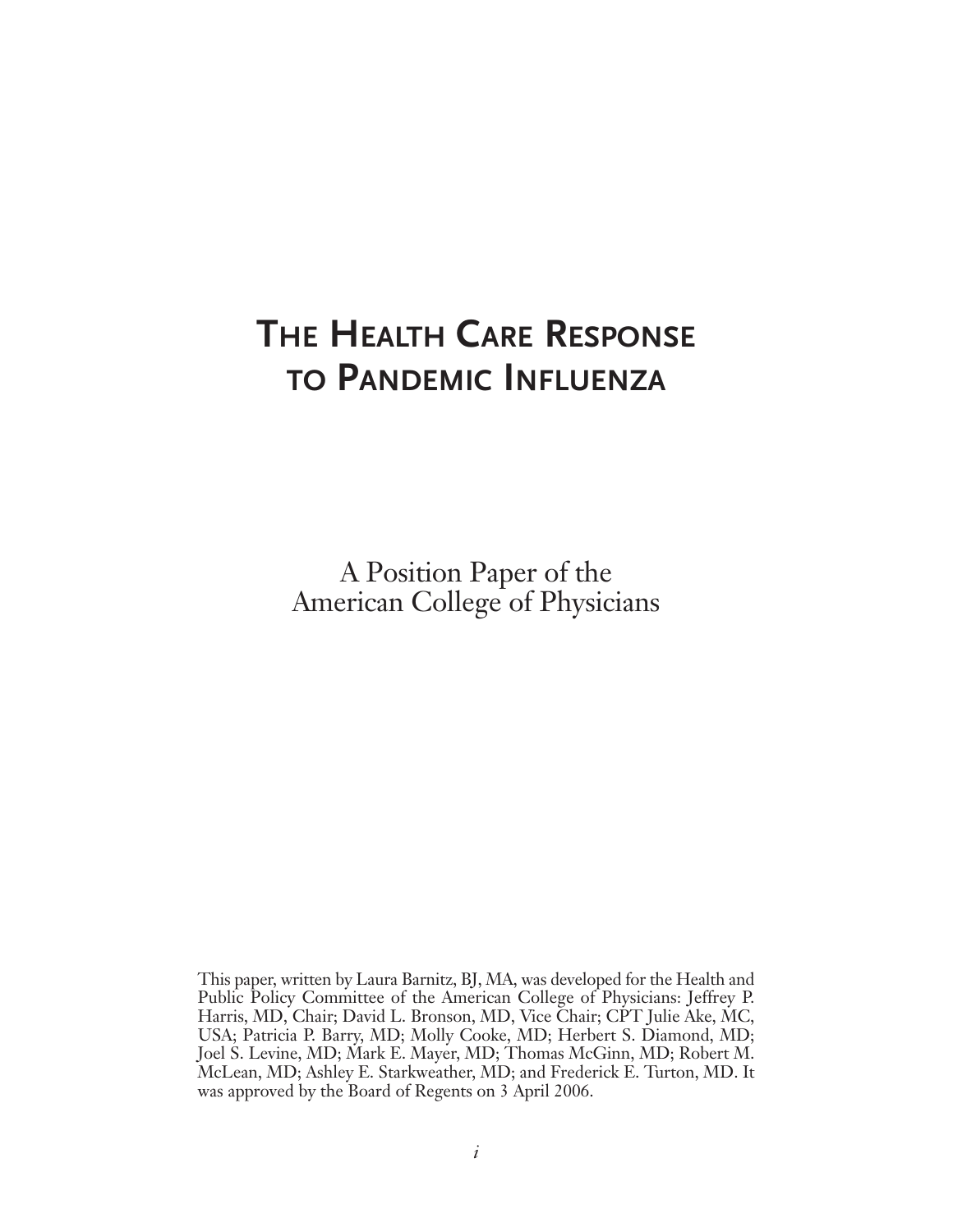How to cite this paper:

American College of Physicians. The Health Care Response to Pandemic Influenza. Philadelphia: American College of Physicians; 2006: Position Paper. (Available from American College of Physicians, 190 N. Independence Mall West, Philadelphia, PA 19106.)

Copyright ©2006 American College of Physicians.

All rights reserved. Individuals may photocopy all or parts of Position Papers for educational, not-for-profit uses. These papers may not be reproduced for commercial, for-profit use in any form, by any means (electronic, mechanical, xerographic, or other) or held in any information storage or retrieval system without the written permission of the publisher.

For questions about the content of this Position Paper, please contact ACP, Division of Governmental Affairs and Public Policy, Suite 800, 2011 Pennsylvania Avenue NW, Washington DC 20006; telephone 202-261-4500. To order copies of this Position Paper, contact ACP Customer Service at 800-523-1546, extension 2600, or 215-351-2600.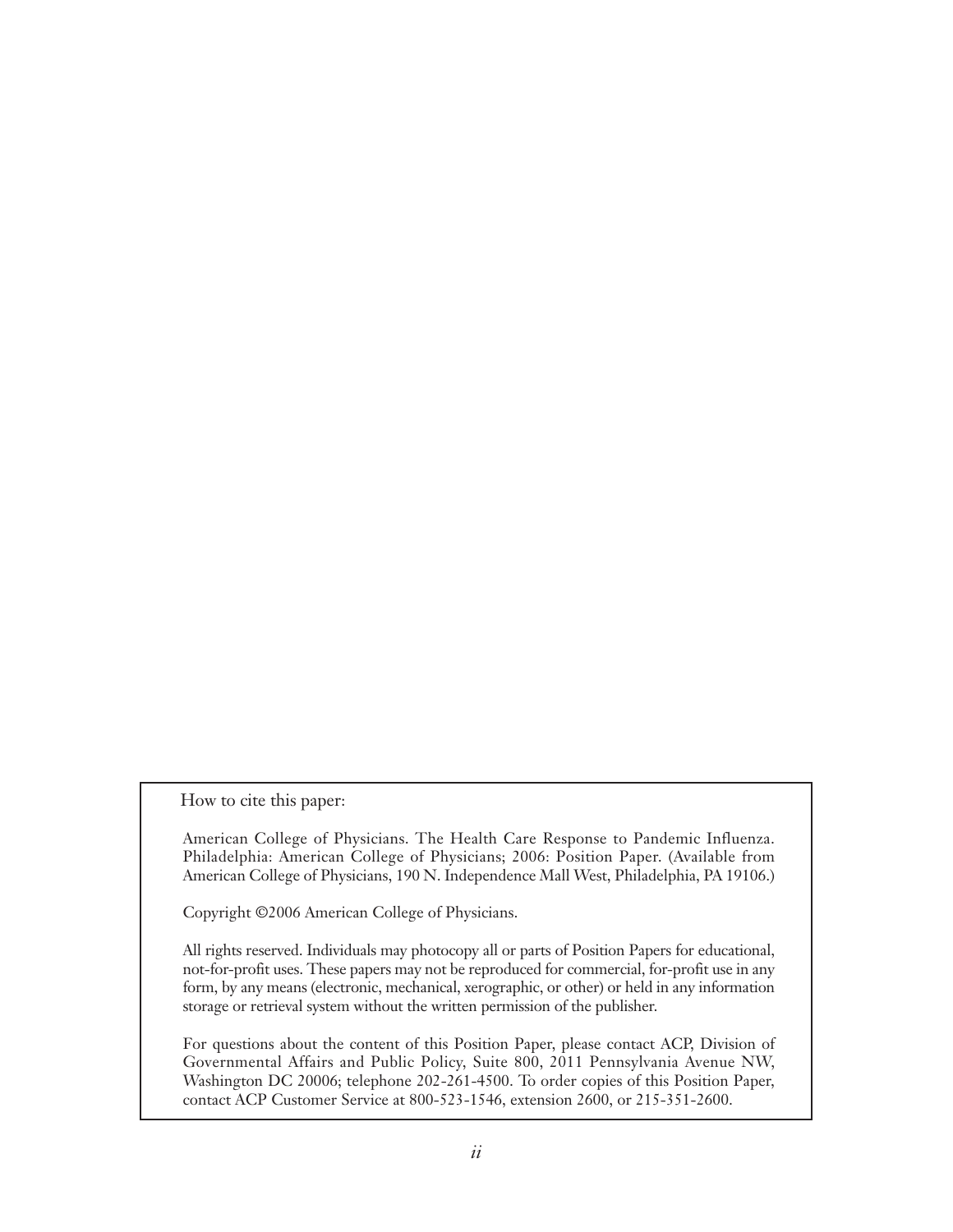#### **Executive Summary**

Substantial epidemiological research and medical evidence in recent years have highlighted the necessity of planning to safeguard the American public against the threat of pandemic influenza. Although no new strain of influenza virus has yet achieved the capacity for easy transmission between humans, experts are concerned that one will in the near future. The morbidity and mortality that could occur as a result of this development is not precisely predictable, but the impact would be felt by all human populations around the world.

Of particular concern is an influenza A subtype known as H5N1 or avian flu. Now spreading through bird populations across Asia and recently reaching into Europe, this new influenza strain has infected domesticated birds like ducks and chickens as well as long-range migratory birds. In 1997, the first recorded outbreak among people took place in Hong Kong. Avian flu struck again in late 2003 and has infected 184 people since then (1). Currently, avian flu is primarily an animal disease. Unless people come into direct, sustained contact with infected birds, it is unlikely they will contract the disease.

The American College of Physicians (ACP) supports the U.S. Government's foresight in developing a national strategic response plan and the efforts of state and local leadership in addressing this threat to public health. A comprehensive health care response to this threat is necessary to save lives, decrease illness, and avoid disruption to the economy. In order to achieve these goals, ACP believes that physicians in all health care settings will have to be fully integrated into plans for the health care response.

On November 2, 2005, the U.S. Department of Health and Human Services (HHS) issued the HHS Pandemic Influenza Plan (2) as a blueprint for preparing for pandemic influenza. It is in consideration of the assumptions, strategy and details of the HHS plan, which incorporates guidance to state and local leaders and public health authorities, that ACP offers the following public policy positions.

#### *I. The Involvement of Physicians in Planning for Pandemic Influenza and Participating in the Health Care Response at all Levels*

**Position 1: ACP supports strengthening public health emergency preparedness efforts through supporting the development of local task forces that include physicians representing all practice settings.** 

**Position 2: The effective utilization of volunteer physicians and health care providers in public health emergencies should be coordinated by federal or state agencies that are clearly authorized to determine licensing and register volunteers.**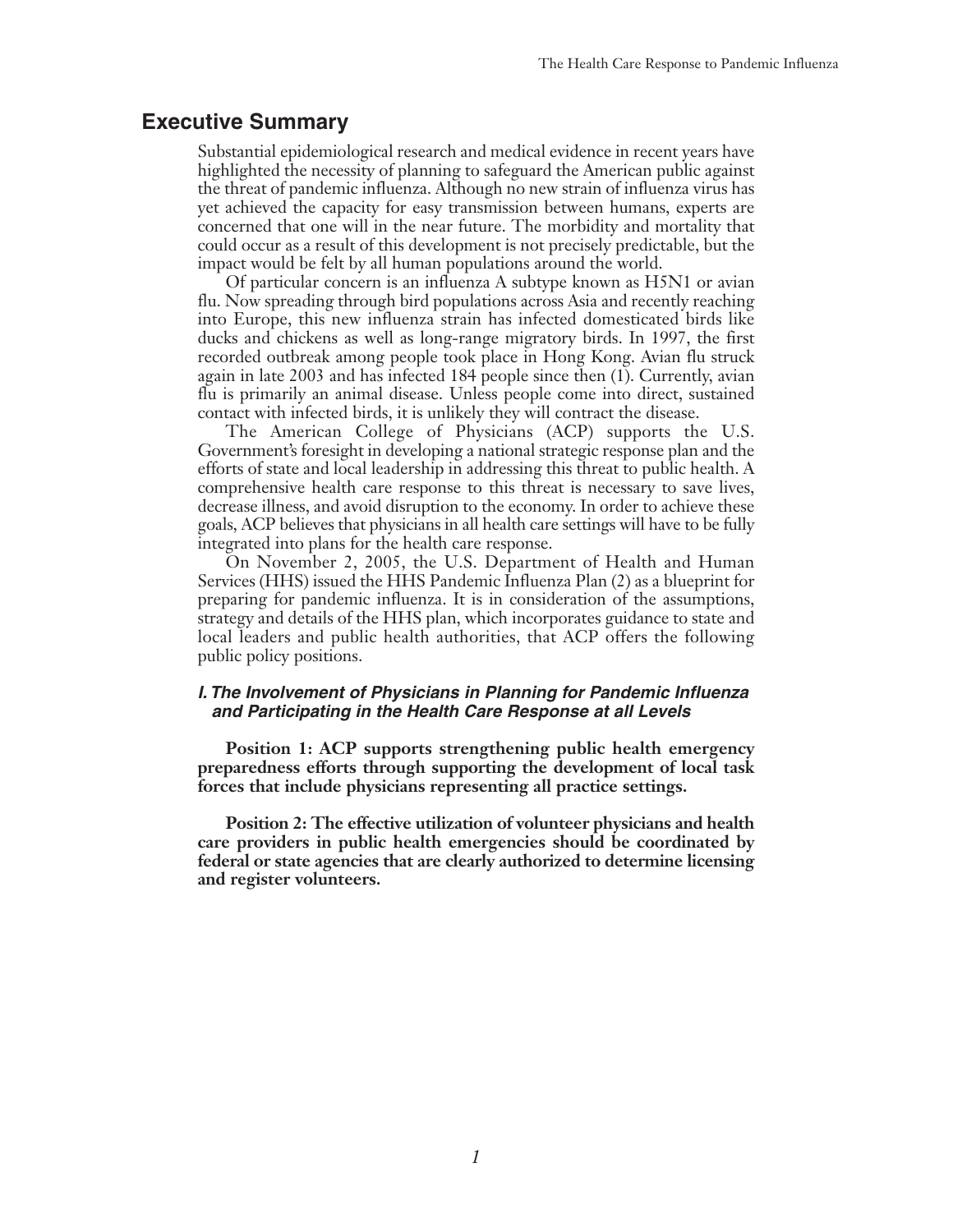#### *II. Effective Surveillance, Monitoring and Reporting During a Pandemic*

**Position 3: Effective surveillance, monitoring and reporting of patient health status during an influenza pandemic will be best accomplished by insuring that health care providers in every locality have access to twoway communications with public health authorities and health information technology tools.** 

**Position 4: ACP policy recognizes the paramount importance of patient-doctor confidentiality. If breaching confidentiality is necessary, it should be done in a way that minimizes harm to the patient and that heeds applicable federal and state law.** 

**Position 5: ACP believes that infection control measures should be clear, fair and the least restrictive means necessary to protect public health. Physicians should not be penalized for failure to follow emergency orders that are not clear and timely and do not provide for due process to resolve situations outside the physician's control.**

#### *III. The Provision of Vaccines and Antiviral Medications*

**Position 6: Ending the chronic delays in the delivery of vaccine and achieving vaccination targets for seasonal influenza is a public health prerequisite to developing a successful response to pandemic influenza and other public health emergencies.** 

**Position 7: ACP supports measures to increase pandemic influenza vaccine and antiviral medications in the Strategic National Stockpile. ACP supports the national procurement of vaccine in an amount sufficient to protect the entire U.S. population and national procurement of antiviral medications to cover 25 percent of the U.S. population. ACP believes that additional courses of antiviral medications should be procured for all public safety officers and health care workers with direct patient contact in amounts sufficient to provide prophylaxis. In the event of pandemic influenza, stockpiled vaccine and antivirals should be distributed equitably to all states' public health authorities based on the numbers of people in high-risk and high-priority groups.** 

#### *IV. The Necessity of Providing Care Outside of Hospital Settings*

**Position 8: ACP believes that an effective health care response to pandemic influenza will require utilizing all nonhospital-based health care providers to counsel, diagnose, treat and monitor patients outside of hospital settings in order to decrease the likelihood of surges that would overwhelm hospital capacity.** 

#### *V. Physician Security During a Pandemic*

**Position 9: The safety of physicians and other health care providers must be provided for during public health emergencies, such as pandemic influenza. Physicians and other health care providers who are storing or administering vaccines, antiviral medications or pandemic-related medical supplies and equipment must be fully informed about preplanned security measures in the event of pandemic influenza.**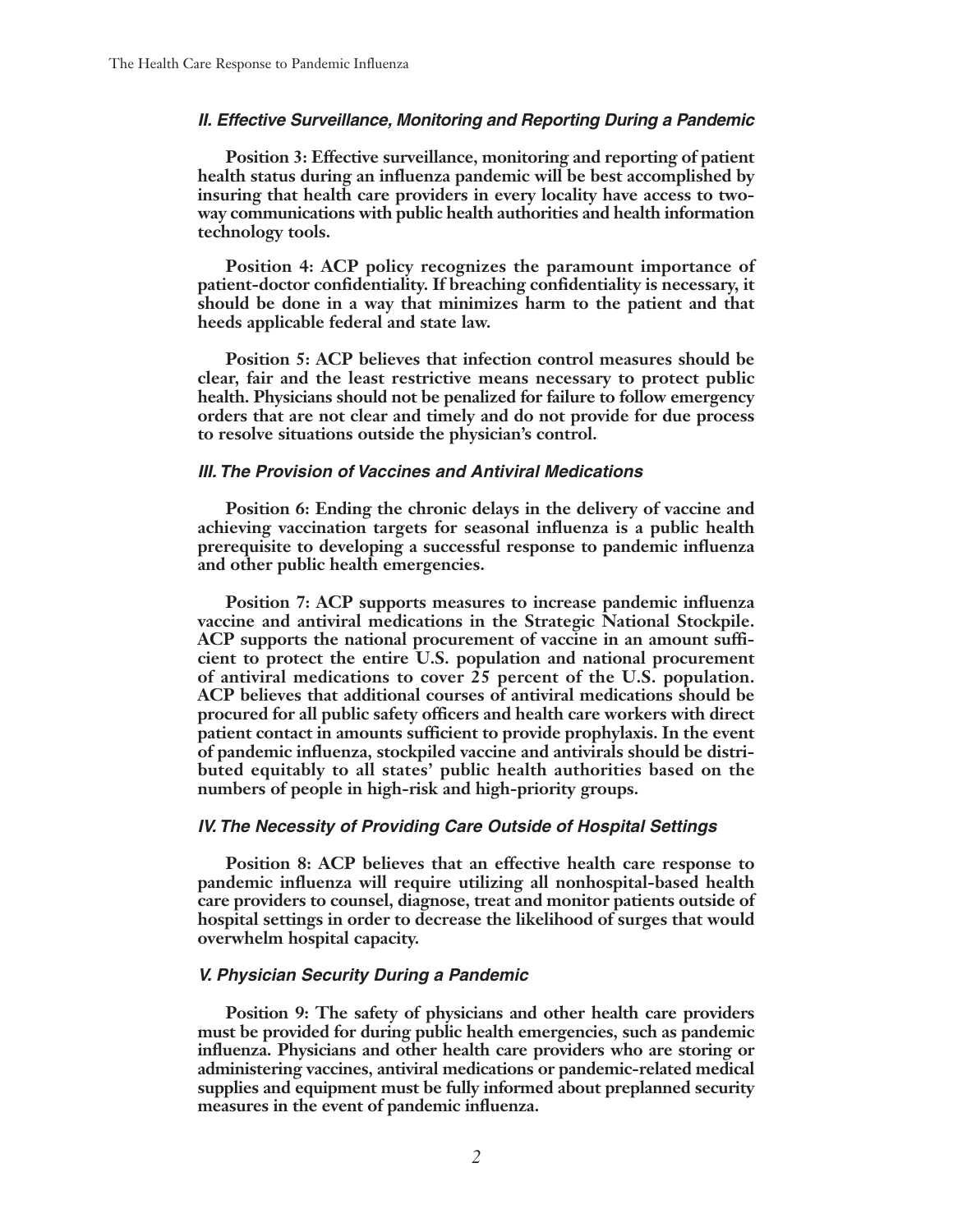### **Introduction**

Concern about the potential for the development of an influenza pandemic has grown steadily among infectious disease experts as they have learned more about the historical development of pandemics and as more strains of influenza A have emerged in humans (3). New influenza subtypes emerge as a result of a process called antigenic shift, which causes a sudden and major change in influenza A viruses. Because these changes result in novel strains of influenza, human beings have little to no natural immunity to them. If such changes result in a new influenza A virus subtype that can infect humans and spread easily from person to person, an influenza pandemic can occur. No one knows if any of the current subtypes will develop into an influenza pandemic, or when, but most experts believe that another influenza pandemic will emerge (4).

Today, the H5N1 subtype of the influenza virus, also known as avian flu, has the potential to develop into a pandemic strain.(5) The H5N1 virus is now endemic in many bird species so eliminating the virus is not feasible. However, avian flu remains primarily an animal disease. Currently, unless people come into direct, sustained contact with infected birds, it is unlikely they will contract the disease. What is particularly alarming about this subtype for medical experts is the virulence of the infection.

Since 2003 avian flu has infected 184 people and killed 103—more than a 50-percent mortality rate (6). Symptoms of avian influenza in humans have ranged from typical human influenza-like symptoms (e.g., fever, cough, sore throat, and muscle aches) to eye infections, pneumonia, severe respiratory diseases (such as acute respiratory distress syndrome), and other severe and life-threatening complications (7). If the H5N1 subtype becomes easily transmissible between humans, it will pose a severe threat to human health.

The HHS Plan makes clear that U.S. officials believe that the threat of pandemic influenza is substantial. According to HHS, when a pandemic virus strain emerges, 25-35 percent (approximately 75-105 million people) of the U.S. population could develop the disease and a substantial number of these individuals could die (8). Extrapolating from past pandemics, HHS reports that there would be about a 10-fold difference between more or less severe projections for mortality as a result of a new influenza pandemic. A pandemic could cause the death of between 209,000 and 1,903,000 Americans.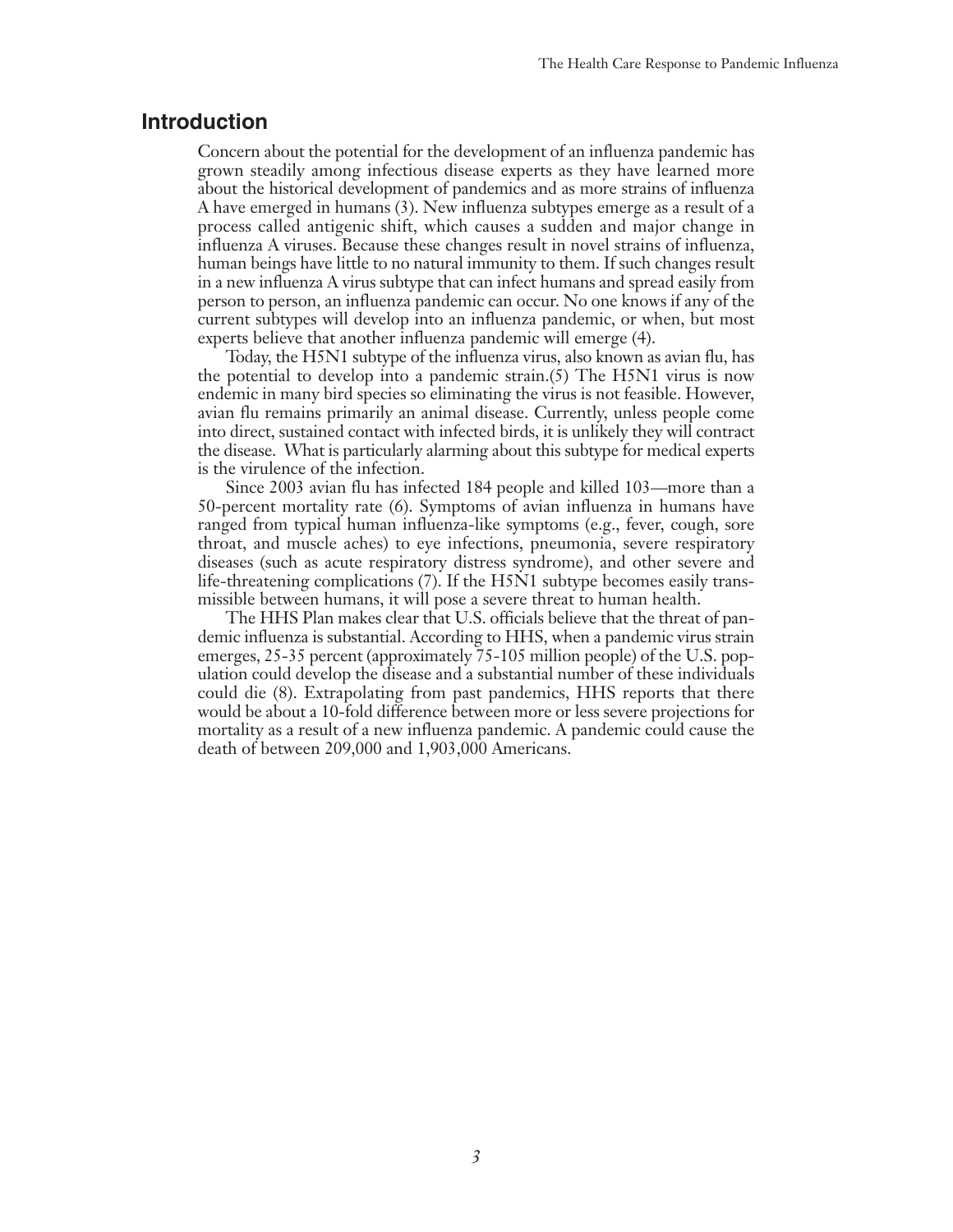The HHS pandemic plan is based on these assumptions:

- Susceptibility to the pandemic influenza subtype will be universal.
- The clinical disease attack rate will be 30% (approximately 90 million) in the overall U.S. population. Illness rates will be highest among school-aged children. Among working adults, an average of 20% will become ill during a community outbreak.
- Of those who become ill, 50% (approximately 45 million) will seek outpatient medical care.
- The number of hospitalizations and deaths will depend on the virulence of the virus.
- Risk groups for severe and fatal infections cannot be predicted with certainty.
- The typical incubation period for influenza averages two days.
- Persons who become ill may shed virus and can transmit infection for one-half to one day before the onset of illness. Children pose the greatest risk for transmission.
- On average about two secondary infections will occur as a result of transmission from someone who is ill.
- In an affected community, a pandemic outbreak will last 6-8 weeks.
- The seasonality of a pandemic cannot be predicted with certainty. The largest waves in the  $\overline{U}$ . pandemic history have occurred in the fall and winter.

The HHS plan for responding to pandemic influenza is built upon a decentralized approach. The roles of federal departments and agencies are described, as well as the critical support to states and localities provided through plans to provide vaccine and antiviral medications from the Strategic National Stockpile, but the success of the health care response rests primarily in the hands of state and local public health authorities.

ACP's following policy positions are based on issues raised in the HHS plan that explicitly or implicitly call for the involvement of physicians.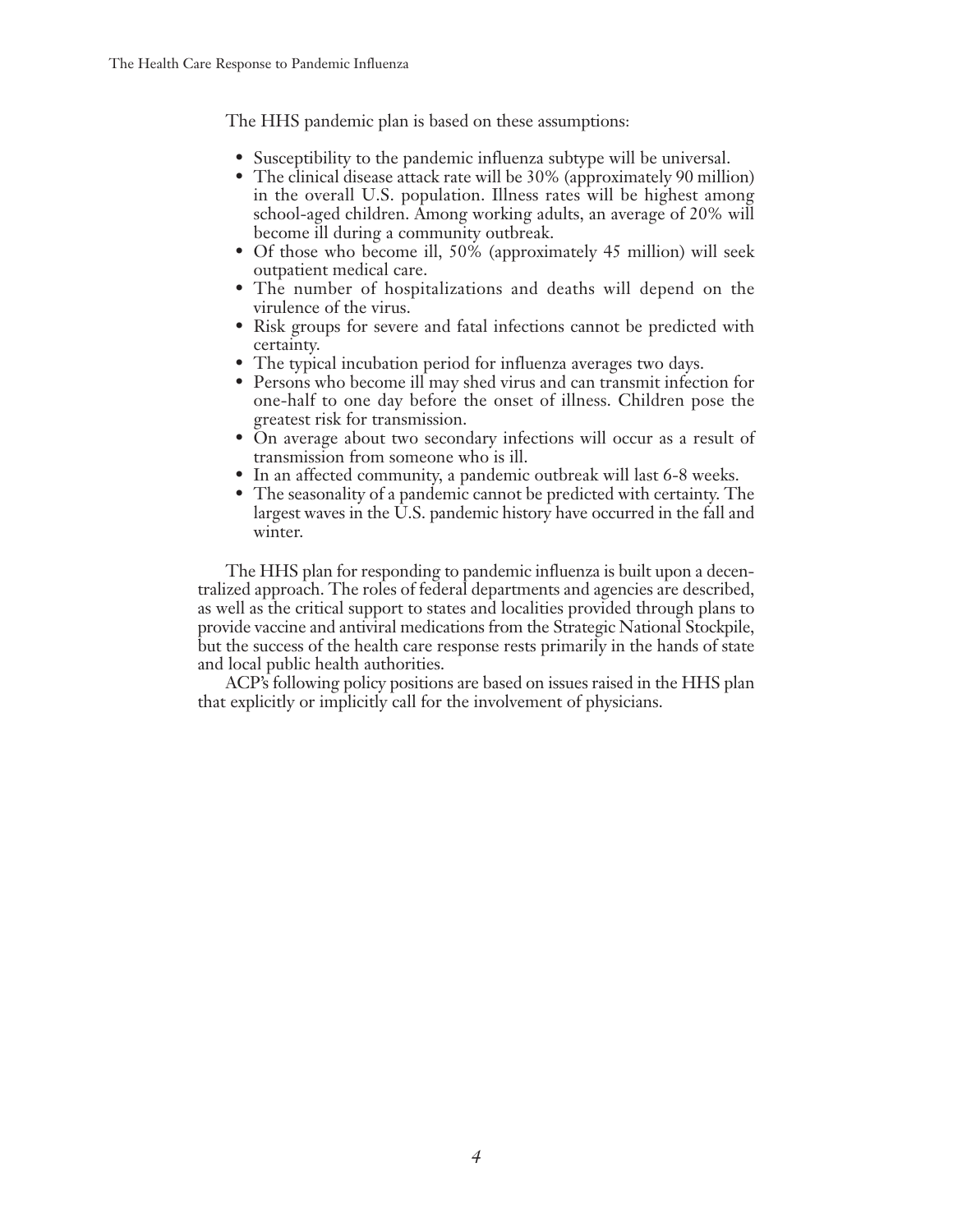# **ACP Public Policy Positions on the Health Care Response to Pandemic Influenza**

#### *I. The Involvement of Physicians in Planning for Pandemic Influenza and Participating in the Health Care Response at all Levels*

**Position 1: ACP supports strengthening public health emergency preparedness efforts through supporting the development of local task forces that include physicians representing all practice settings. In addition to capacities stipulated in the HHS Plan, task forces should:**

- Provide state and local plans for the pandemic influenza health care response to all licensed physicians and update them on changes or developments;
- Determine how to procure and stock medical supplies for health care providers at all local care provision sites, including hospitals, clinics, private practices, and alternative care sites.

When a pandemic develops, the scope of the event will place extraordinary and sustained demands on the U.S. health care system and health care providers. ACP believes that the health care response to any public health emergency, including pandemic influenza, must fully integrate the nation's physicians, regardless of specialty or place of practice, in order to decrease the rates of patient morbidity and mortality and to minimize social and economic disruption. It is imperative that physicians in all health care settings be aware of the issues posed by pandemic influenza and be prepared to participate in the health care response.

The HHS plan recommends that state health authorities establish local pandemic influenza task forces that will ensure community readiness to provide emergency support to health care facilities (i.e. hospitals) on a city-wide or regional basis. Representatives from professional organizations of physicians as well as hospitals, nurses, and other health care workers, are encouraged to participate on the task forces.

The HHS report lists several responsibilities for these yet-to-be-created task forces in cooperation with local health departments and hospitals, including:

- Improve communication with medical care providers and health care organizations.
- Monitor local hospital resources.
- Address emergency health care staffing needs and other medical surge capacity issues.
- Encourage coordination among state and federal health care facilities.
- Conduct contingency planning with private sector groups that support hospital functions; public utilities; local law enforcement agencies that "can help maintain order" if a hospital is overwhelmed; identify alternative care sites for patient care and sites for quarantine; and identify community-based organizations that can provide psychological and social support to health care workers and other emergency responders.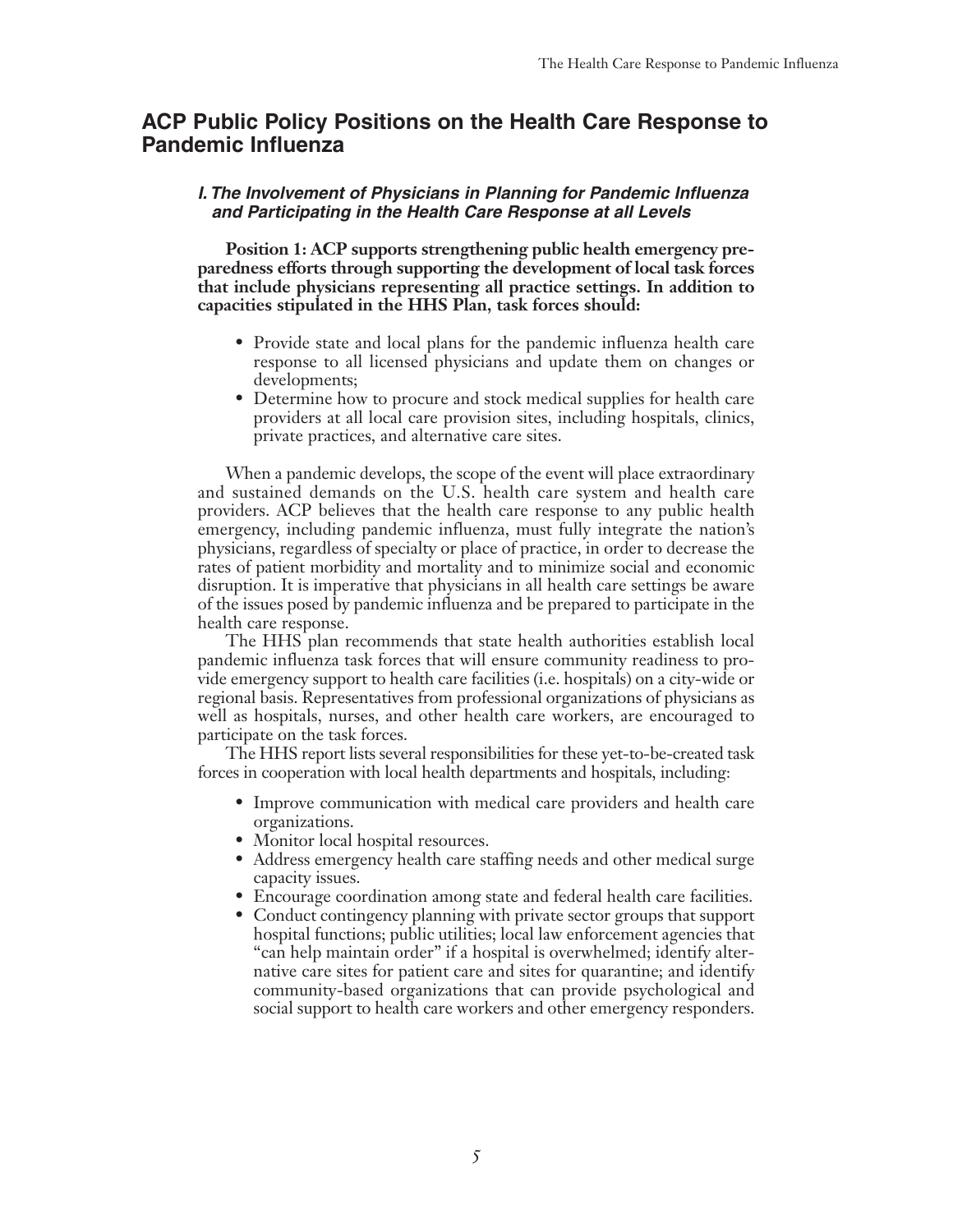It is unclear what kind of support these task forces would receive to carry out such broad responsibilities or how they would develop the capacities necessary to carry out these responsibilities, but local task forces provide one of the few defined methods in the HHS plan of integrating nonhospital-based physicians into the health care response to pandemic influenza. The ACP believes there are several other opportunities to integrate physicians into the health care response, which are described in subsequent sections of this paper.

#### **Position 2: The effective utilization of volunteer physicians and other health care providers in public health emergencies should be coordinated by federal or state agencies that are clearly authorized to determine licensing and register volunteer health care providers.**

In the wake of tremendous health emergencies created by hurricanes and other natural disasters, thousands of U.S. health care providers have been motivated to seek ways to serve the people in need. There was recently an outpouring of generosity by physicians and health care providers who volunteered to help the ill and injured stuck in Hurricane Katrina's wake or displaced to other states. The health emergency created by pandemic influenza will create different dynamics where the need for health care volunteers will probably increase at the same time that the necessity of imposing infection control measures will decrease opportunities to mobilize a volunteer response. Considering pandemic conditions, in conjunction with lessons learned about utilizing volunteers in other emergencies, should provide a framework for improved organization of volunteer health care providers.

Once a pandemic begins, it will probably spread throughout the country very rapidly. The HHS plan depicts the pandemic environment as one where the public will not be encouraged to evacuate, as in other public emergencies like hurricanes or floods. Rather, measures will be taken by federal and state authorities to limit the movement of individuals within areas where cases of pandemic influenza have been discovered and to restrict travel to other areas. Opportunities to utilize volunteers from other areas will probably be limited. The HHS plan emphasizes that communities must be prepared in advance to bear a surge in infections on their own (9). Every community will be stressed, and there will be little surplus of health care providers, supplies or medications to take from one place and give to another. In this situation, maintaining the health and security of health care providers in every community will be critically important. If there is opportunity to utilize volunteers, physicians and other health care providers must be fully informed about how to participate.

Ensuring that volunteer physicians and health care providers are licensed to provide medical care is the responsibility of government. In times of crisis, local organizations must be assured that the volunteers they are receiving are who they represent themselves to be, but they will not have the time or capacity on the ground to make those determinations. The same state or federal government agencies insuring licensing and identification of volunteers providing health care can subsequently provide the terms of service, security, support and oversight of volunteers exclusively or in partnership with nongovernmental organizations. All pandemic preparedness plans should identify the agencies with responsibility for overseeing volunteer physicians and health care providers as well as the process for local authorities to request volunteers.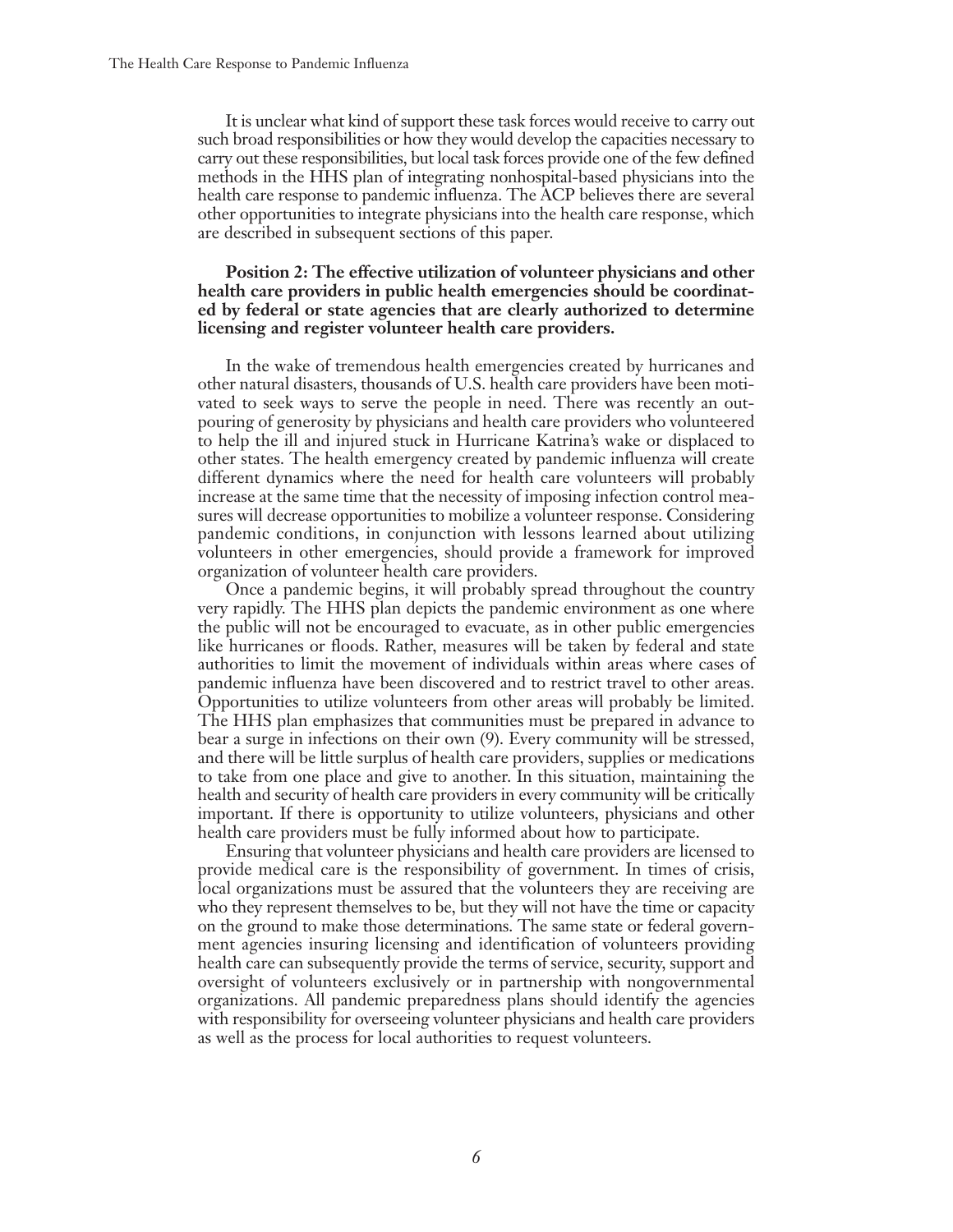#### *II. Effective Surveillance, Monitoring and Reporting During a Pandemic*

**Position 3: Effective surveillance, monitoring and reporting of patient health status during an influenza pandemic will be best accomplished by insuring that health care providers in every locality have access to twoway communications with public health authorities and health information technology tools. Public health authorities should:**

- Identify interoperable communications systems available to public safety agencies in each locality and determine how health information during a public health emergency, such as a pandemic, can be communicated via those systems;
- Work closely with the Centers for Disease Control and Prevention (CDC) and other federal agencies to identify rapid diagnostics tools to identify cases of pandemic influenza;
- Plan for the rapid expansion of the Sentinel Providers Network and provide physicians with information and training in the use of rapid diagnostics tools;
- Involve local health care providers in the development of syndromic surveillance systems that will aid in the rapid detection of infectious disease outbreaks.

The HHS plan acknowledges that decreasing illness and saving lives during an influenza pandemic will require physician participation in rapid diagnosis and communication of confirmed influenza cases to public health authorities; implementation of best-practices for controlling the spread of the disease; and careful monitoring of infected patients and their response to treatment. These activities are necessary not only for the benefit of individual patients, but for the benefit of public health.

The HHS plan indicates that surveillance of influenza infections and the emergence of new strains will be handled through components of the existing national influenza surveillance system, which incorporates veterinary surveillance of animals and birds (10). Physicians in ambulatory care settings are integrated into this system primarily through the Sentinel Provider Network consisting of approximately 2,300 health care providers nationwide who report the number of weekly outpatient visits for incidents linked to influenza and submit specimens from subsets of patients to state public health laboratories for testing. State public health offices are the primary point of contact for communicating surveillance with the CDC.

The HHS plan (11) encourages public health offices to support health care providers by making available specimen submission forms, rapid communication of test results and guidance on the use of commercially available rapid diagnostic tests for the detection of influenza. In addition, the development of citywide and regional "syndrome-based" disease surveillance systems could be encouraged as a means of detecting early outbreaks of infectious diseases, such as pandemic influenza. Some early models of syndromic surveillance systems (12) show promise that these systems, utilizing electronic technologies, can be designed to support effective, two-way communications between health care providers in ambulatory settings and public health officials. For physicians, it is important that these systems are easily accessible, that reporting doesn't take much time, and that the cost of participating is affordable.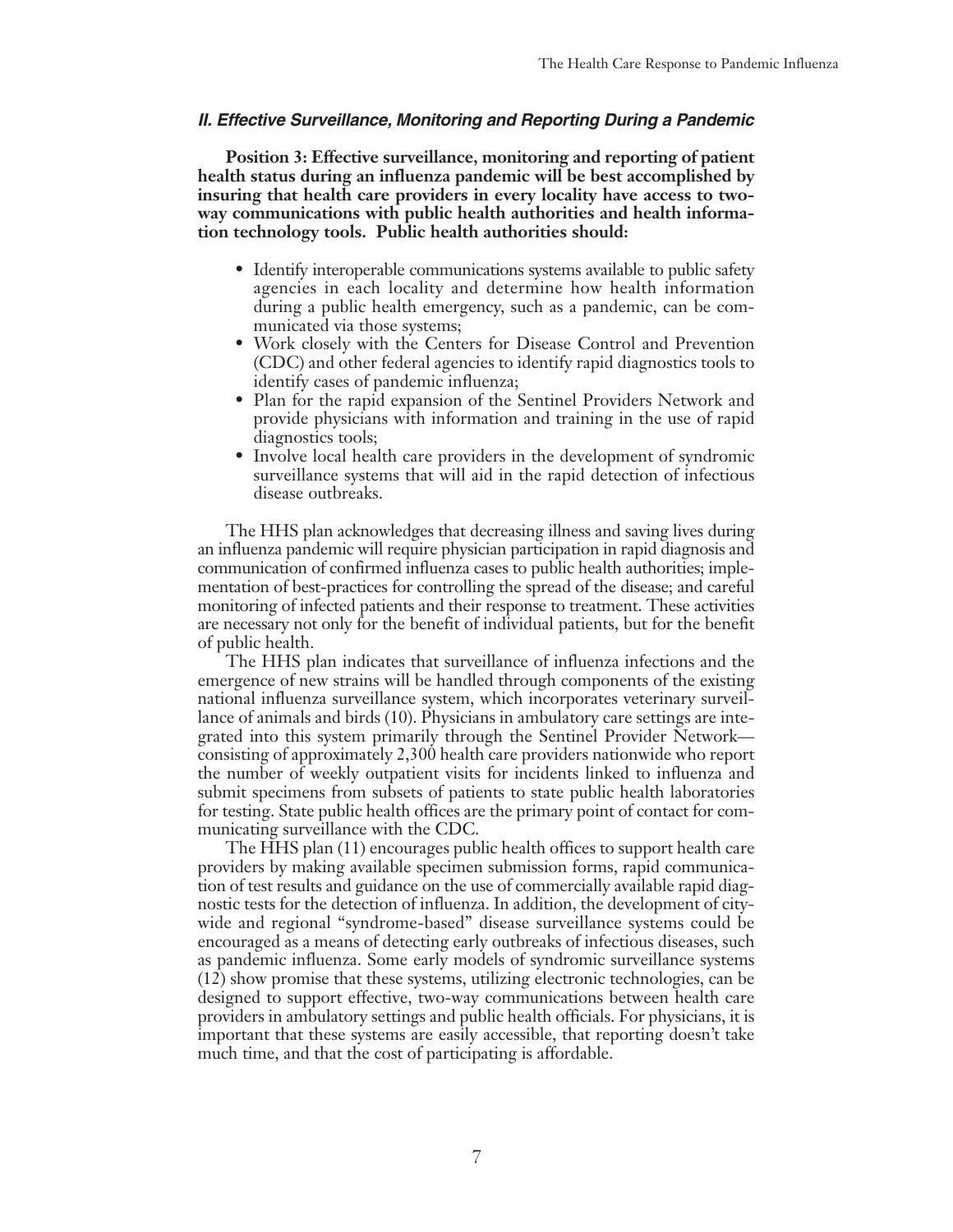**Position 4: ACP policy recognizes the paramount importance of patient-doctor confidentiality. If breaching confidentiality is necessary, it should be done in a way that minimizes harm to the patient and that heeds applicable federal and state law. Public health authorities should:**

- Provide clear and timely information to physicians to insure they understand when a public health emergency, such as pandemic influenza, creates legal obligations to adjust standard physician-patient confidentiality practices;
- Encourage physicians to continue to undertake an informed consent process whenever individuals are examined, tested, or treated, even in situations where physicians are obligated to override patient refusal of consent;
- Inform the public of the consequences of not consenting to a necessary examination, test, or treatment.

Doctor-patient confidentiality stems from the special relationship created when a prospective patient seeks the advice, care, and/or treatment of a physician. It is based upon the general principle that individuals seeking medical help or advice should not be inhibited by fear that their medical conditions will be disclosed to others. In the event of a public health emergency like pandemic influenza, some expectations of confidentiality will likely be altered or suspended.

It is critical that the public and health care providers clearly understand the laws governing surveillance, monitoring and reporting during a pandemic. The public health provision of the Health Insurance Portability and Accountability Act (HIPAA) permits, but does not require, covered entities, such as health care providers, to make public health disclosures. This provision is intended to allow continuation of current voluntary reporting practices that are critically important to public health and safety. The rule also permits covered entities to disclose protected health information when required for public health purposes by state or other law (13).

**Position 5: ACP believes that infection control measures should be clear, fair and the least restrictive means necessary to protect public health. Physicians should not be penalized for failure to follow emergency orders that are not clear and timely and do not provide for due process to resolve situations outside the physician's control. Public health authorities should:**

- Inform and advise the public and physicians about infection control measures in advance;
- Monitor whether infection control measures are creating barriers to patients receiving care.

The HHS plan lists recommendations to state and local partners on the use of disease containment strategies to prevent or decrease transmission (14). State and local partners are called upon to identify potential isolation and quarantine facilities; to establish procedures for medical evaluation and isolation of persons who exhibit signs of influenza-like illness; to establish procedures for delivering medical care, food and services to persons in isolation or quarantine; and establish procedures for issues related to employment compensation and job security.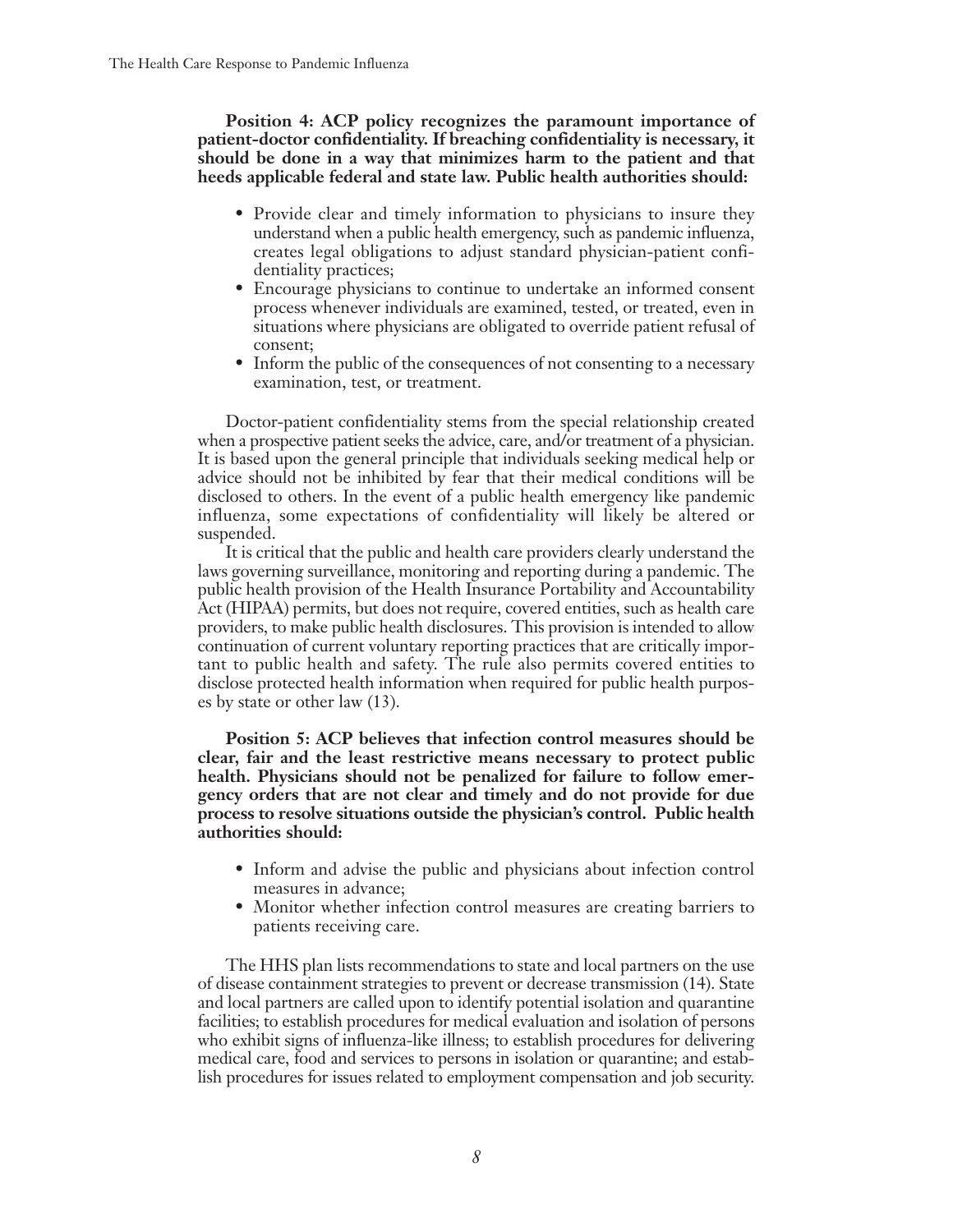Voluntary isolation or quarantine of contacts during an infectious period is preferable but the HHS plan notes that states and localities must make legal preparations to enforce isolation and quarantine measures if it is determined necessary to protect the public's health. Measures that affect the whole community, such as closure of offices, schools and public transportation, will be considered if there is moderate to extensive disease transmission in the area or cases are increasing among contacts of influenza patients.

Infection control practices that are not adequately explained to the public in advance may result in barriers to health care. Some patients may harbor fear of the infection-control practices they may be subjected to if they are infected and may refuse to seek treatment because of that fear.

#### *III. The Provision of Vaccines and Antiviral Medications*

**Position 6: Ending the chronic delays in the delivery of vaccine and achieving vaccination targets for seasonal influenza is a public health prerequisite to developing a successful response to pandemic influenza and other public health emergencies. Public health authorities promoting seasonal influenza vaccination programs should:**

- Develop local working groups with physicians that 1) plan for successful accounting of and outreach to high-risk populations; 2) streamline seasonal influenza vaccine procurement and distribution methods; 3) plan methods of introducing the public to the practice of vaccinating highrisk and high-priority groups first;
- Ensure that physicians in every locality have access to sufficient quantities of seasonal influenza and pneumococcal polysaccaride vaccines as well as antiviral medications to provide to patients in high-risk groups;
- Kick off seasonal influenza vaccination campaigns with pre-season vaccinations of all public safety officers and health care providers in direct contact with patients.

Analyzing local and state seasonal influenza vaccination programs could help to inform public health authorities on measures to take to better prepare for pandemic influenza. Unfortunately, the United States has not achieved vaccination rate targets and physicians serving at-risk patients have suffered from vaccine distribution delays. If these problems cannot be solved for the prevention and better management of seasonal influenza, the emergence of pandemic influenza may completely overwhelm the U.S. health care system.

The seventh leading cause of death in the United States among older adults is the combination of seasonal influenza and pneumonia and complications from these infections (15). Although numerous studies have demonstrated the value of these vaccines, annual immunization rates for influenza are less than 70 percent for people ages 65 and older (16). The rate of vaccination for pneumonia is approximately 50 percent for all people age 65 and older (17). Additionally, among adults at high-risk for complications due to influenza, CDC studies show that only 23 percent of those ages 18 to 49 receive influenza vaccinations and only 45 percent of those ages 50 to 64 receive influenza vaccinations (18).

It also must be noted that the rate of vaccination for annual influenza among health care workers is low. The CDC estimates that only 36 percent of health care workers (19), including all employees in health care settings with direct contact with patients, are vaccinated each year for influenza.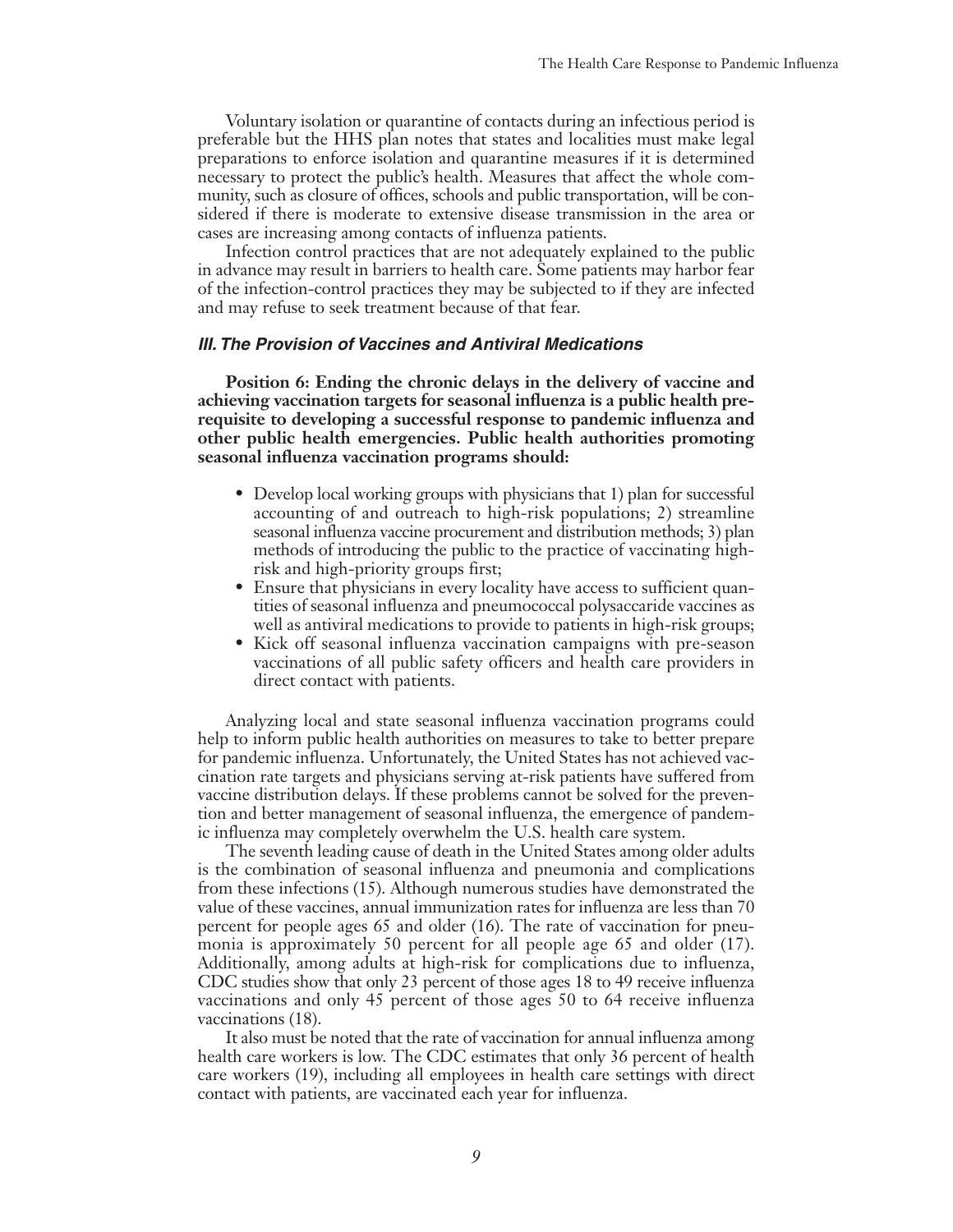There are multiple reasons for the low rates of influenza vaccinations among adults in the United States, including the widespread perception that vaccinations are only for children, that "the flu" isn't a serious disease and the lack of a vaccination requirement such as exists throughout the states for children's enrollment in public schools. There also are economic disincentives for companies to produce vaccines due to safety and liability concerns, unpredictable public demand, the lengthy development process, and one-time sales to end-use customers. But in between the hurdles of producing vaccines and convincing people to seek vaccination, remain barriers caused by the lack of a streamlined system for distributing and administering existing vaccine to the people who need it most. Problems with seasonal influenza vaccine shortages and delayed distribution have plagued the United States for several years.

There have been two recent influenza vaccine shortages in the United States. In 2003, an unusually early onset of severe influenza outbreaks resulted in strong consumer demand for influenza vaccine. In the fall of 2004, CDC was notified by a vaccine manufacturer that none of its influenza vaccine would be available for distribution in the United States for the 2004-2005 influenza season thus reducing the expected supply of the trivalent inactivated vaccine (flu shots) by approximately one half  $(20)$ .

In 2005, over 80 million doses of influenza vaccine were ordered by health care providers, one of the highest amounts of influenza vaccine ever ordered. In the fall public health officials, including the CDC, announced that there would not be an influenza vaccine shortage, but there would be delays in the delivery of vaccine to some health care providers. In November, during the National Influenza Vaccine Summit (21), physicians were notified that many communities and providers appeared to have ample supplies of influenza vaccine, some providers appeared to have used most of their influenza vaccine supplies, and other providers would still receive vaccine over the coming weeks. Some manufacturers were distributing partial orders to health care providers as vaccine became available. In the fall of 2005, it appeared that some businesses and large health care groups received priority for vaccine orders over physicians in small practices (22). CDC officials reported that they and other public health officials were working to make sure that the vaccine would eventually reach all high-risk groups.

The lack of an efficient vaccine distribution method that responds to public health priorities will have even more devastating consequences for Americans' health should a pandemic emerge.

Based on the understanding that the pandemic vaccine will be in short supply, the HHS plan includes the recommendations of the Advisory Committee on Immunization Practices (ACIP) and the National Vaccine Advisory Committee (NVAC) for establishing tiers of priority groups to receive vaccine, in order to achieve equitable allocation as vaccine is produced. The primary goal considered was to decrease morbidity and death; the secondary goal included minimizing societal and economic impacts. ACIP and NVAC emphasize that their recommendations are based on the history of past influenza pandemics.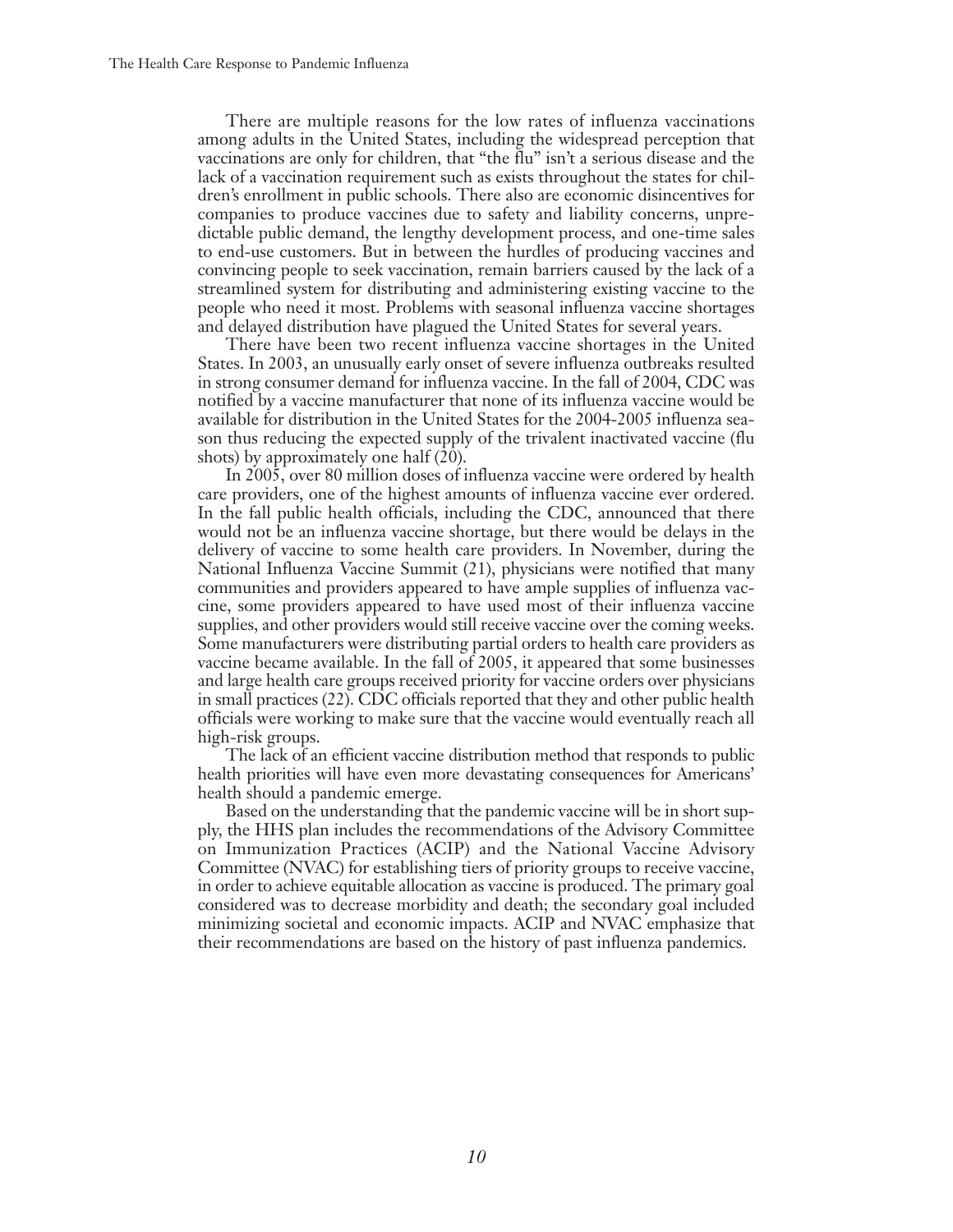#### **Vaccine Priority Group Recommendations (23)**

Tier 1 Groups in order of priority:

- 1. Vaccine and antiviral manufacturers and others essential to manufacturing and critical support (approximately 40,000 people).
- 2. Medical workers and public health workers involved in direct patient contact, other support services essential for direct patient care and vaccinators (9 million).
- 3. Persons age 65 or higher with one or more influenza high-risk conditions, not including essential hypertension (18.2 million).
- 4. Persons six months to 64 years with two or more influenza high-risk conditions, not including essential hypertension (7 million).
- 5. Persons six months or older with a history of hospitalization for pneumonia or influenza or other influenza high-risk condition in the past year (740,000).
- 6. Pregnant women (3 million).
- 7. Household contacts of severely immunocompromised persons who would not be vaccinated due to likely poor response to vaccine (2.7 million).
- 8. Household contacts of children under six months old (5 million).
- 9. Public health emergency response workers critical to pandemic response (150,000).
- 10. Key government leaders.

Tier 1 covers approximately 46 million people. The remaining 247 million Americans fall in Tier 2.

During a pandemic, local vaccination and treatment plans must insure provision of care to physicians' patients who are in high-risk or high-priority groups. Allowing vaccine to be distributed first to customers who ordered more or ordered first will undermine efforts to provide health care fairly to those most in need.

Antiviral medications also need to be accessible to physicians providing care to high-risk and high-priority patients. Heightened public concern in 2005 resulted in a surge of prescriptions for antivirals that were believed to be effective against avian flu. If these medications are not secured for physicians treating patients, the HHS plan recommendations for treating the most ill patients first will not be realized. Stockpiling antiviral medications by individuals will not only contribute to an overall shortage of needed medication, but also may result in the misuse of the medications and result in building resistance to the drugs' effectiveness.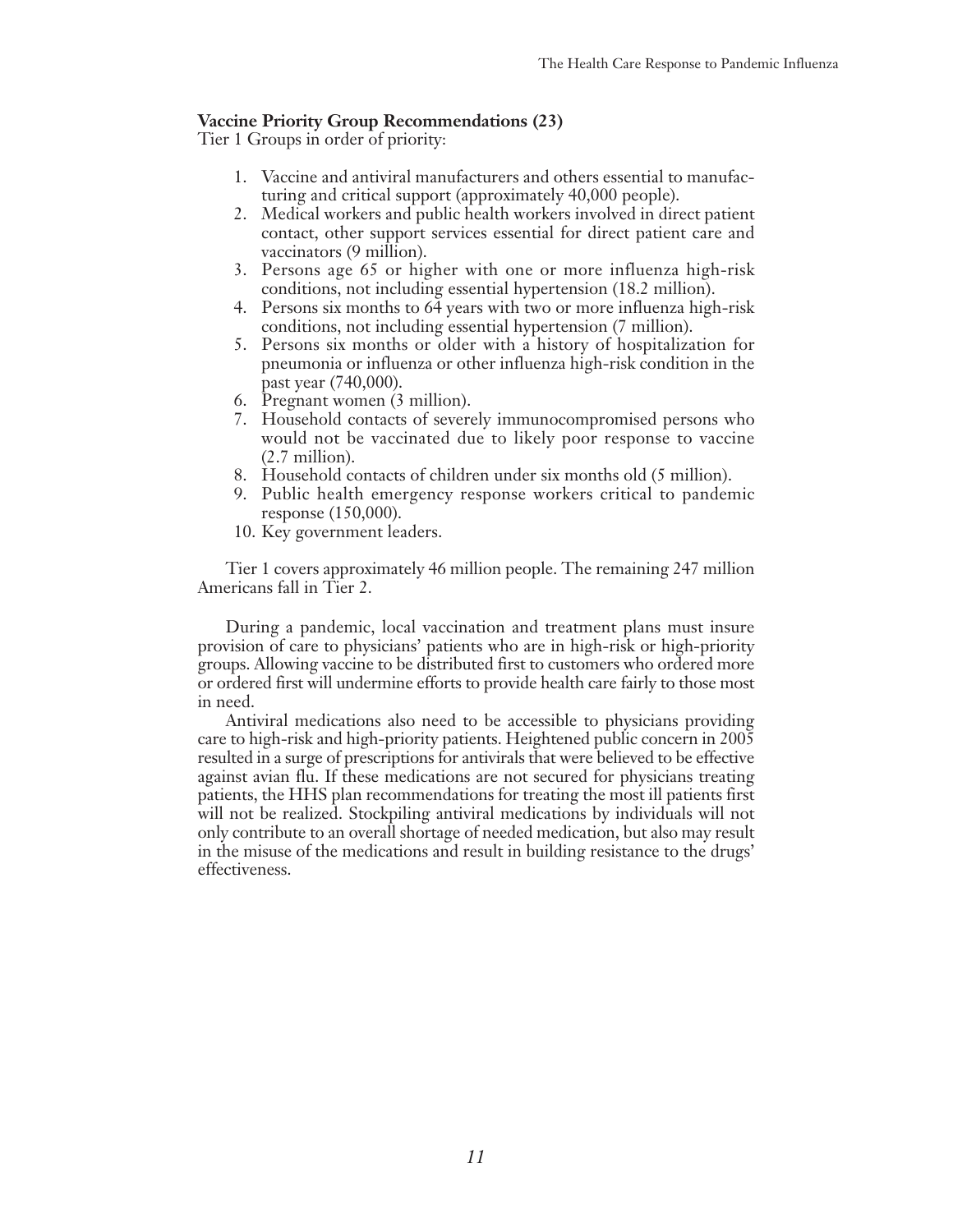**Position 7: ACP supports measures to increase pandemic influenza vaccine and antiviral medications in the Strategic National Stockpile. ACP supports the national procurement of vaccine in an amount sufficient to protect the entire U.S. population and national procurement of antiviral medications to cover 25 percent of the U.S. population. ACP believes that additional courses of antiviral medications should be safeguarded in the Strategic National Stockpile for all public safety officers and health care workers with direct patient contact in amounts sufficient to provide prophylaxis. In the event of pandemic influenza, stockpiled vaccine and antivirals should be distributed equitably to all states' public health authorities based on the numbers of people in high-risk and high-priority groups. Congress and federal agencies should:**

- Provide funding on an as-needed basis for the federal procurement of pandemic influenza vaccine to cover the entire U.S. population and antiviral medications sufficient to treat 25 percent of the U.S. population, plus additional courses sufficient to provide prophylaxis for all public safety officers and health care workers in direct contact with patients;
- Establish equitable cost-sharing and subsidy plans with states that plan to procure antiviral medications in amounts exceeding their share of the Strategic National Stockpile;
- Establish equitable cost-sharing and subsidy plans with states that plan to procure other medications indicated for pandemic preparedness, such as antibiotics and pneumococcal polysaccharide vaccine.

National plans to stockpile vaccines and antiviral medications for use during an influenza pandemic are warranted given the scope of the threat to public health across the nation. Although the HHS plan indicates that only 20 million doses of prepandemic, experimental vaccine would be purchased by the federal government, with subsidies available to states to purchase more from manufacturers and distributors, the Bush administration has indicated that it plans to procure 40 million experimental doses and provide incentives to vaccine manufacturers to increase capacity and develop experimental vaccine in order that, by 2010, 600 million doses of pandemic influenza vaccine could be produced for the benefit of the entire U.S. population within six months of the start of a pandemic (24). ACP supports the goal of procurement of prepandemic vaccine for the entire population as manufacturing capacity improves, even though prepandemic vaccines cannot be precisely targeted to the pandemic strain. It is vital that prepandemic vaccine is purchased as available and procurement for the Strategic National Stockpile is not delayed for lack of appropriated funds.

The HHS plan indicates that 75 million courses of antiviral medication will be needed to cover 25 percent of the U.S. population (25). As of October 2005, HHS reported that the Strategic National Stockpile included 2.3 million treatment courses of oseltamivir (Tamiflu®) and 84,000 treatment courses of zanamivir (Relenza®). The Strategic National Stockpile expected delivery of an additional 2 million courses of Tamiflu by the end of 2005. The federal government has planned to purchase 44 million antiviral doses for treatment and another 6 million doses for domestic containment, while states would remain responsible for purchasing the remaining 31 million antiviral doses with some federal subsidy support (26).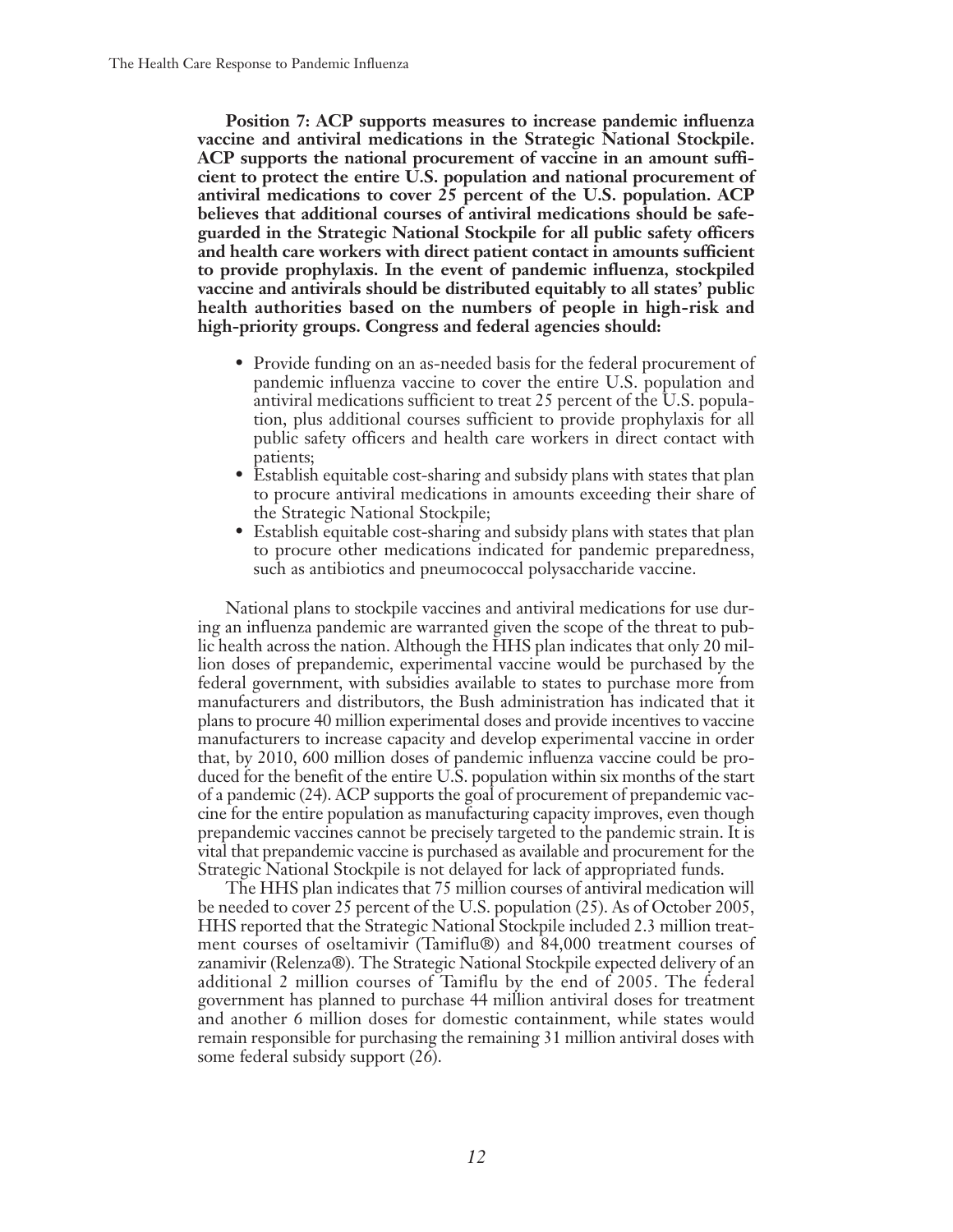This strategy is inefficient in securing an equitable distribution of antiviral medications. Requiring states to purchase antivirals individually will increase barriers to care for ill patients in states with less public funds available or that simply order antiviral medications too late. ACP recommends that the federal government purchase all 75 million doses of antiviral medication and utilize a distribution plan to the states similar to the plan for vaccine. States could still plan for the commercial purchase of antiviral medications in case they determine that they need to cover a larger number of people than their share of the Strategic National Stockpile dosages.

In the HHS plan, recommendations for priority groups to receive antiviral medications were based on the assumptions that two neuraminidase inhibitors (oseltamivir (Tamiflu®) and zanamivir (Relenza®)) will be effective; that symptoms will develop quickly and successful treatment will necessitate provision of antivirals within 48 hours of symptom onset; and that recommended amounts of antivirals will be stockpiled in advance of the onset of a pandemic. Treatment, rather than prophylaxis, is the preferred strategy of administering antiviral drugs for all groups except for health care workers in emergency departments, intensive care units, dialysis centers, and emergency medical service (EMS) providers; high-risk outpatients; and, last in the priority listing, other health care workers with direct patient contact. Physicians in inpatient and outpatient care settings are included in the second highest priority group for receiving antivirals as treatment.

Given the critical importance of all health care providers in a successful health care response to pandemic influenza, ACP recommends that all physicians and health care providers in direct contact with patients be given antiviral medications from the Strategic National Stockpile in amounts sufficient to provide prophylaxis. Also, the preparedness and health of public safety officers will be critically important during a pandemic. ACP recommends that all public safety officers be given antiviral medications from the Strategic National Stockpile in amounts sufficient to provide prophylaxis

ACP supports measures to increase domestic production of vaccines and antiviral medications, including providing liability protections to decrease barriers to manufacturing while maintaining protections for individuals injured from the use of vaccines and antiviral medications. Although recommending vaccine development and production methods is not explicitly part of the HHS plan, there is support from national leaders for increasing new vaccine development methods and for supporting U.S.-based production of vaccine to combat pandemic influenza (27). Simultaneous to the effort to bolster vaccine production, immense pressure has been placed on the companies holding patents for the antiviral medications oseltamivir and zanamivir to increase production and license other companies to produce these antivirals in countries around the world. At least one new facility that will produce oseltamivir is planned for the United States (28). At the close of 2005, Congress passed the Public Readiness and Emergency Preparedness Act, which provides liability protections for those who produce and administer drugs and vaccines used in a declared public health emergency.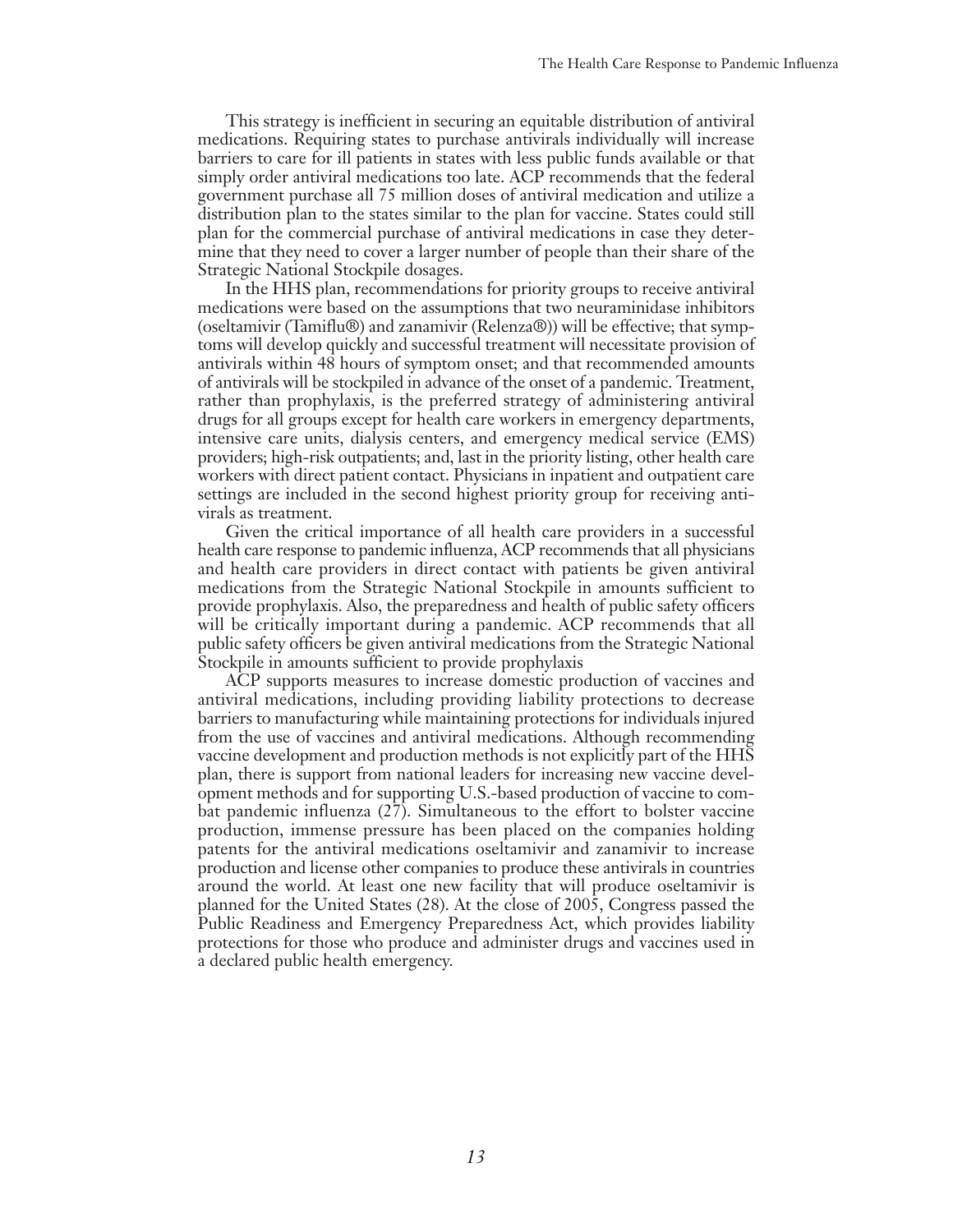#### *IV. The Necessity of Providing Care Outside of Hospital Settings*

**Position 8: ACP believes that an effective health care response to pandemic influenza will require utilizing all nonhospital-based health care providers to counsel, diagnose, treat and monitor patients outside of hospital settings in order to decrease the likelihood of surges that would overwhelm hospital capacity. Public health authorities should:**

- Insure that vaccine is available, with safeguards insuring access by high-risk and high-priority groups first, in settings outside of hospitals in every locality;
- Insure that antiviral medications are available to health care providers in all care settings;
- Consult with local physicians to identify alternative community-based care sites for the provision of patient diagnosis, counseling and treatment;
- Identify community-based physician leadership for staffing alternative care sites and insure sites have access to public safety communications systems and security;
- Insure that alternative care sites are provided with medical supplies and diagnostics tools;
- Work closely with all health care providers in ambulatory care and hospital-based care settings in every locality to increase coordination of care management plans for patients inside and outside of hospitals;
- Assist physicians and other health care providers in developing community-based care management plans incorporating protocols for treating and monitoring patients at home;
- Consult with local physicians to develop risk communications tailored to each county and city to inform the public of when, how and where to seek health care in the event of pandemic influenza.

In the HHS plan Supplement 3: Health Care Planning, the roles and responsibilities for health care providers and public health partners are summarized. The report states that, based on extrapolation of the 1957 and 1968 pandemics, there could be up to 9 million hospitalizations and 42 million outpatient visits (29). The focus of the supplement is on the provision of care in hospitals, although there is a brief description of alternatives to hospital site usage. Recommendations for designing systems for home health care and follow-up on patients who return home is not much discussed. The limited consideration for treating patients outside of hospitals and the lack of guidance to health care providers outside of hospitals is the greatest weakness of the HHS plan.

This supplement highlights the planning elements for the interpandemic and pandemic alert periods with recommendations radiating out from a basic assumption that the provision of care will be centered at hospitals. Directives for the planning process are hospital-based and encourage planning committees to work with public health offices at all levels and to include representatives on the planning committees from "safety-net" providers in the local community. Physicians in ambulatory care settings are mentioned only within this context in the planning process recommendations.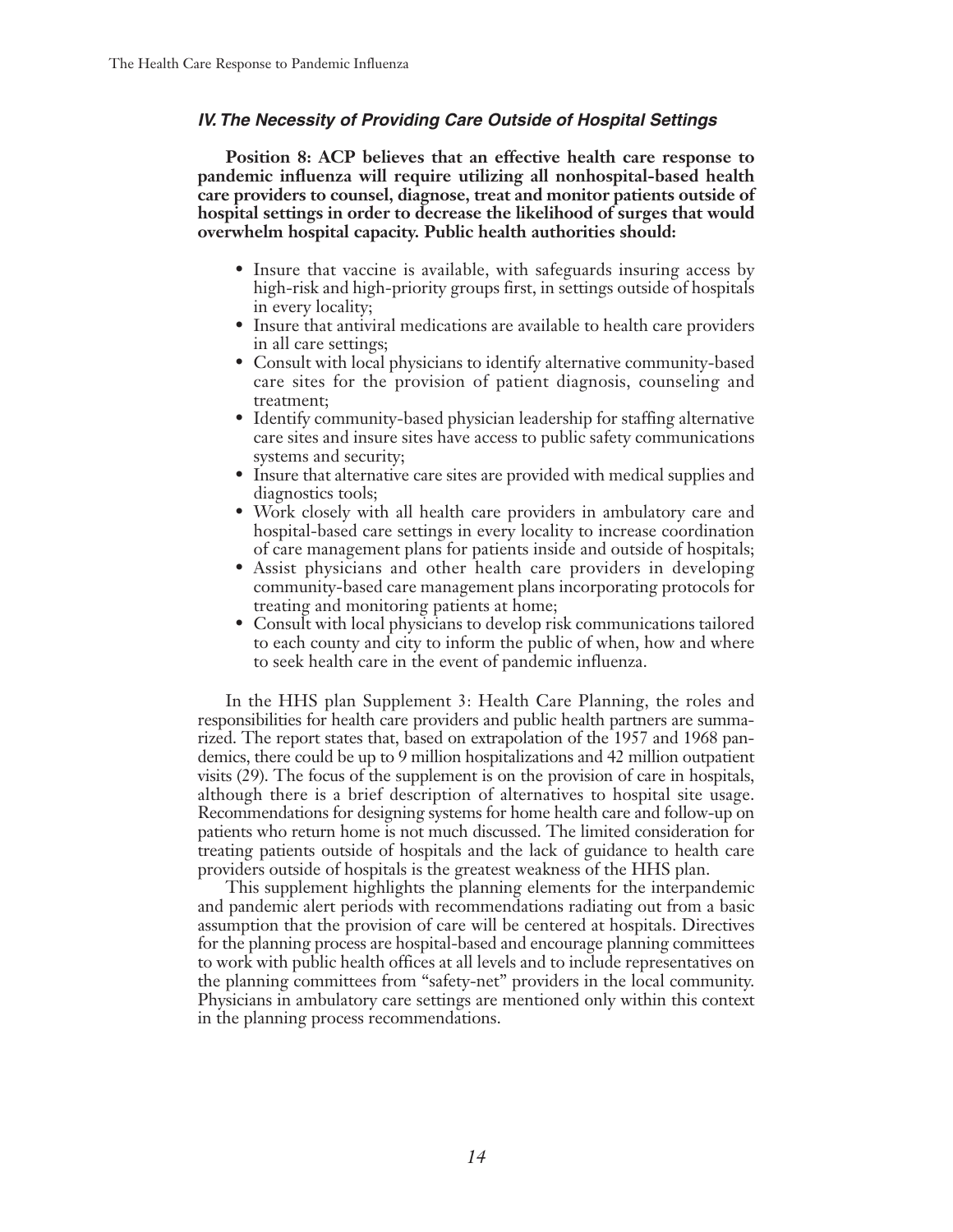The stark deficiencies in the capacity of the nation's hospitals to handle patient surges have been noted by many experts (30, 31). Most hospitals do not have a reserve of staff, isolation beds or equipment to treat a large increase of patients with pandemic influenza. The HHS plan notes that even a less-severe pandemic could overwhelm the surge apacity of the nation's hospitals. Yet planning for the health care response focuses on hospitals as the source of care not only for the most ill patients, but also the source of access to treatment. If the public perceives that treatment and medications during a pandemic are only available in hospitals, overwhelming surges on hospitals may be inevitable.

The section of the HHS plan covering provision of care in non-hospital settings notes the necessity of appropriate management of outpatient influenza cases to reduce demand for inpatient care and states "Most persons who seek care can be managed appropriately by outpatient providers." The supplement recommends that the management of outpatient care be based on an approach utilizing telephone hotlines to provide advice to the ill as to whether to stay home or seek care. The necessity of providing alternative care sites for large numbers of ill people is mentioned, but leadership in that regard is left to communities.

#### *V. Physician Security During a Pandemic*

**Position 9: The safety of physicians and other health care providers must be provided for during public health emergencies, such as pandemic influenza. Physicians and other health care providers who are storing or administering vaccines, antiviral medications or pandemic-related medical supplies and equipment must be fully informed about preplanned security measures in the event of pandemic influenza.**

When a pandemic develops, the American public will be frightened and uneasy. Physicians and other health care providers will be in direct contact with people who are worried about being infected and worried about accessing treatment. There will be high demand for a limited supply of medication. Unless the public understands and accepts the necessity of prioritizing treatment among certain groups and following infection control measures, there will be fear, confusion, anxiety and anger. Physicians and health care providers will need to plan for providing their own personal security, and to insure that preparedness plans include measures for providing for their security if the need arises.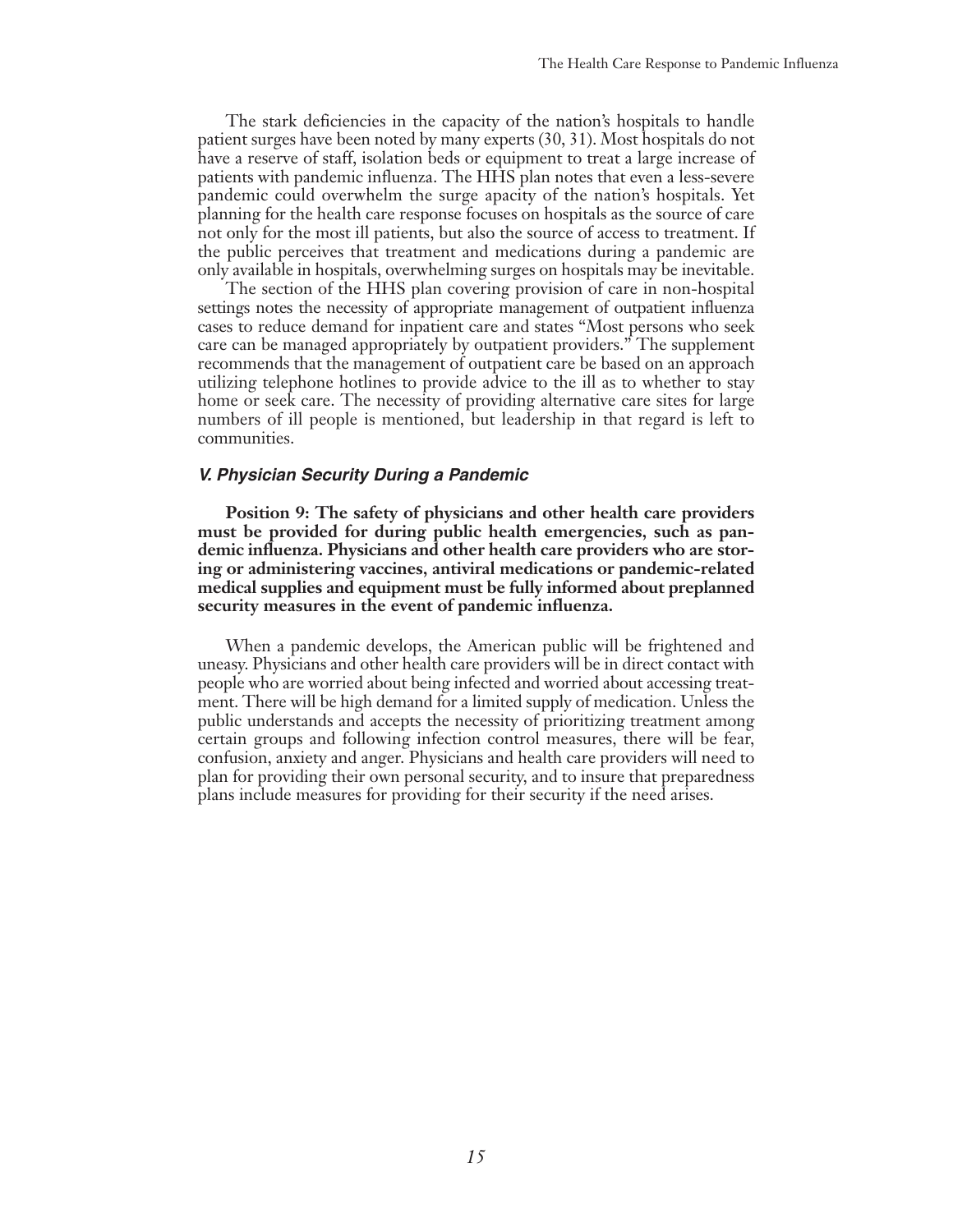## **Conclusion**

The HHS Pandemic Influenza Plan provides a much-needed step forward in preparing for a potential public health emergency that would have severe consequences for the United States in terms of health and economic disruption. The plan provides a thorough overview of the impact of pandemic influenza and the components of an effective health care response. Guidance to state and local public health authorities touches on all the components for crafting a response, although the means of coordinating a comprehensive response between the relevant federal agencies and state and local public health offices are not given enough detailed explanation. Two aspects of the plan, which are discussed throughout this paper, raise particular concern for physicians.

The first is the clear assertion that, when a pandemic emerges, health care will have to be rationed. This assertion appears accurate, yet the plan fails to provide details how this fundamental change in the provision of health care will be achieved without the clear guidance and involvement of federal authorities to 1) educate the U.S. public about the need to respect schemes for prioritizing certain high-risk and high-priority groups for treatment and 2) provide leadership in the equitable distribution of vaccine and medicines to all Americans (according to group prioritization) without economic competition among the states and health care providers. The current discrepancies in seasonal influenza vaccine distribution throughout the country point out both a fundamental obstacle to providing treatment to those who need it most in a predictable and timely fashion, and an opportunity for developing better methods to address a health issue that is clearly parallel to the need to provide patient treatment and care in a pandemic.

The second major concern for physicians is the plan's failure to thoroughly incorporate the role of physicians in nonhospital-based settings in playing a leading role in the health care response. Failure to integrate physicians in local and state health care response plans will result in the underutilization of a key community resource and may contribute to an unnecessary bottleneck in the provision of patient care that will only serve to further strain the capacity of the nation's hospitals for treating the most severely ill. Although the state and local public health authorities can do much to further integrate physicians in the health care response efforts, leadership and commitment at a national level is needed to support physician involvement by providing the infrastructure and technological tools for decentralized communication, disease surveillance and diagnostics, and monitoring patient health in nonhospital settings.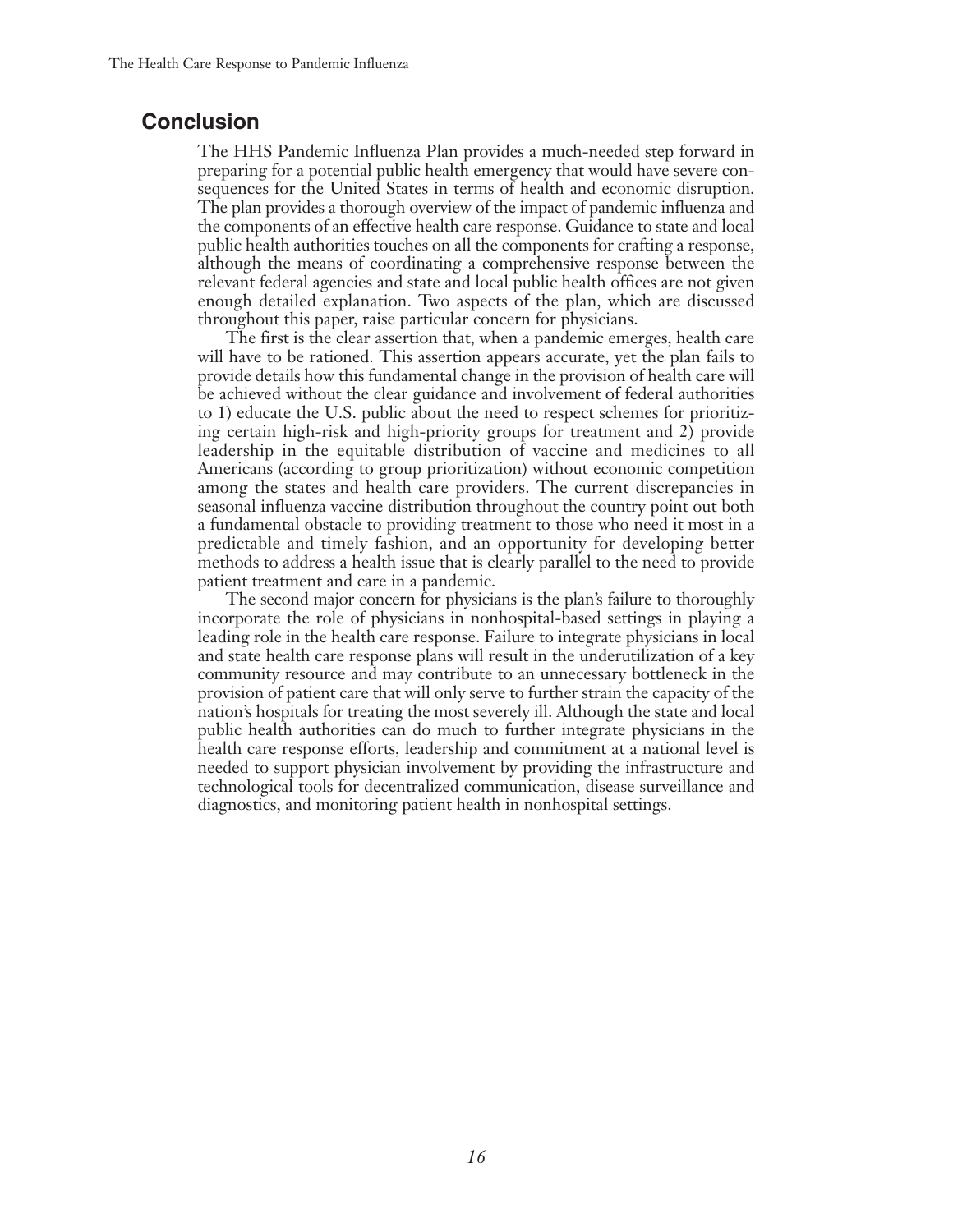# **Glossary**

- **Avian Flu** Avian influenza is an infection caused by avian (bird) influenza (flu) viruses. These influenza viruses occur naturally among birds. Wild birds worldwide carry the viruses, but usually do not get sick from them. However, avian influenza is very contagious among birds and can make some domesticated birds, including chickens, ducks, and turkeys, very sick and kill them.
- **CDC** The Centers for Disease Control and Prevention: one of the 13 major operating components of the Department of Health and Human Services (HHS).
- **H5N1** There are many different subtypes of type A influenza viruses. These subtypes differ because of changes in certain proteins on the surface of the influenza A virus (hemagglutinin [HA] and neuraminidase [NA] proteins). There are 16 known HA subtypes and 9 known NA subtypes of influenza A viruses. Many different combinations of HA and NA proteins are possible. Each combination represents a different subtype. The H5N1 virus is an influenza A virus subtype that occurs mainly in birds, is highly contagious among birds, and can be deadly to them. Of the few avian influenza viruses that have crossed the species barrier to infect humans, H5N1 has caused the largest number of detected cases of severe disease and death in humans.
- **HHS** U.S. Department of Health and Human Services: the principal U.S. government agency responsible for health care.
- **Pandemic Flu** An influenza pandemic is a global outbreak of disease that occurs when a new influenza A virus appears or "emerges" in the human population, causes serious illness, and then spreads easily from person to person worldwide.
- **Seasonal Flu** Seasonal influenza outbreaks are caused by subtypes of influenza viruses that already circulate among people.
- **WHO** World Health Organization: the United Nations specialized agency for health.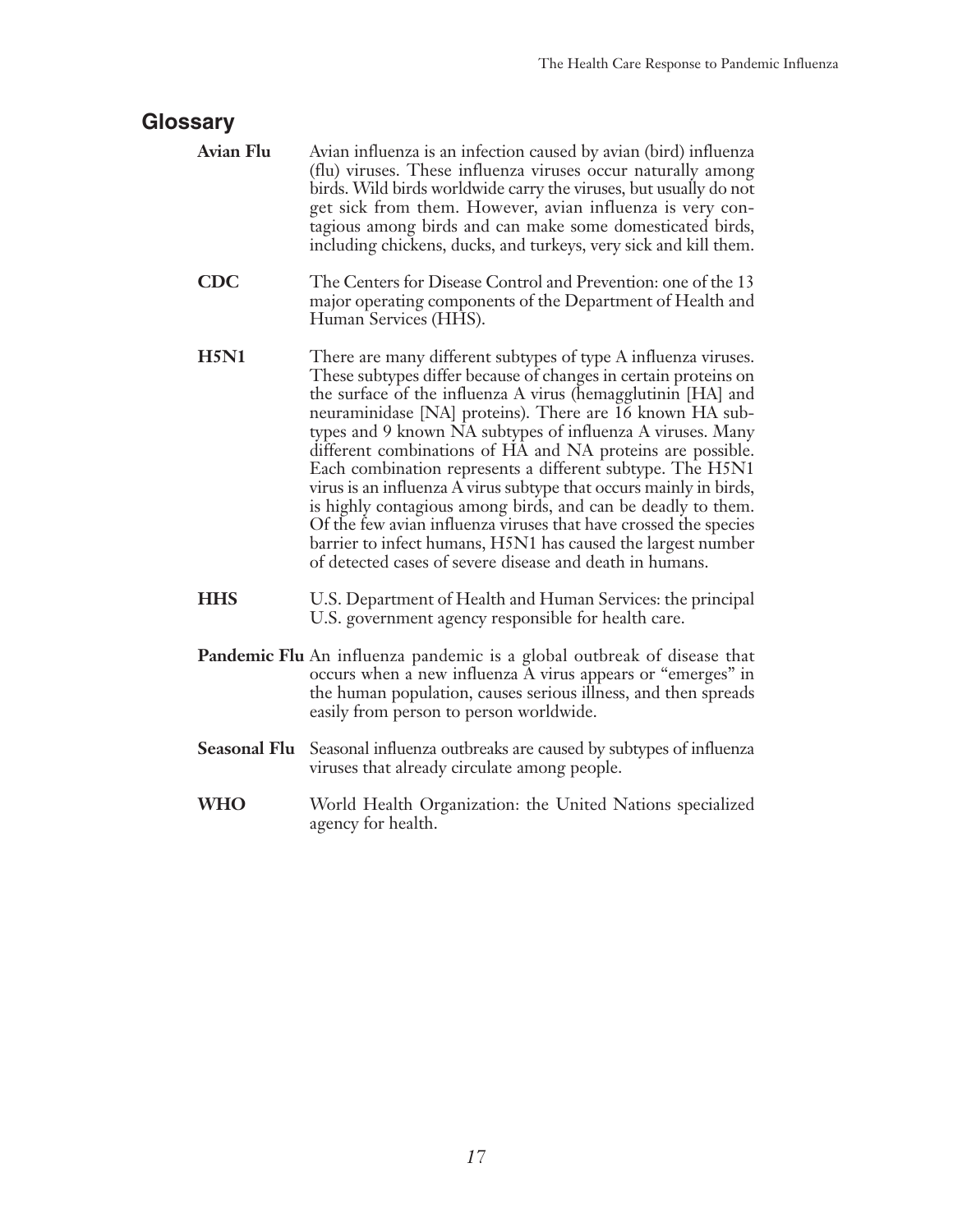# **Notes**

- 1. Cumulative Number of Confirmed Human Cases of Avian Influenza A/(H5N1) Reported to WHO. World Health Organization, Epidemic and Pandemic Alert and Response (EPR ). March 21, 2006. Accessed at www.who.int/csr/disease/avian\_influenza/country/cases\_table\_2006\_ 03\_21/en/index.html on 21 March 2006.
- 2. HHS Pandemic Influenza Plan, U.S. Department of Health and Human Services. November 2, 2005. Accessed at www.hhs.gov/pandemicflu/plan/ on 3 November 2005.
- 3. Bhat N. "Avian Flu: When? Where? How? And What We Can Do About It," [speech]. PhRMA Alliance Development Briefing, St. Regis Hotel, Washington, DC. November 30, 2005.
- 4. National Strategy for Pandemic Influenza. White House. November 1, 2005. Accessed at www.whitehouse.gov/homeland/pandemic-influenza.html on 2 November 2005.
- 5. Avian flu frequently asked questions. World Health Organization, Epidemic and Pandemic Alert and Response (EPR). Accessed at www.who.int/csr/disease/avian\_influenza/avian\_faqs/en/index. html#whatare on 15 January 2006.
- 6. Cumulative Number of Confirmed Human Cases of Avian Influenza A/(H5N1) Reported to WHO. World Health Organization, Epidemic and Pandemic Alert and Response (EPR ). March 21, 2006. Accessed at www.who.int/csr/disease/avian\_influenza/country/cases\_table\_2006\_ 03\_21/en/index.html on 21 March 2006.
- 7. Key Facts About Avian Influenza (Bird Flu) and Avian Influenza A (H5N1) Virus. Centers for Disease Control and Prevention Control. January 10, 2006 Accessed at www.cdc.gov/flu/avian/ gen-info/facts.htm on 11 January 2006.
- 8. Part 1: Strategic Plan. HHS Pandemic Influenza Plan. U.S. Department of Health and Human Services. November 2, 2005. Accessed at www.hhs.gov/pandemicflu/plan/part1.html on 3 November 2005.
- 9. Part 1: Strategic Plan. HHS Pandemic Influenza Plan. November 2, 2005. Accessed at www.hhs.gov/pandemicflu/plan/part1.html on 3 November 2005. See also, Bush Unveils Pandemic Flu Plan, MacNeil/Lehrer News Hour, Public Broadcasting Service [transcript]. November 1, 2005. Accessed at www.mindfully.org/Health/2005/Bush-Pandemic-Flu1nov05.htm on 11 January 2006.
- 10. Supplement 1 Pandemic Influenza Surveillance. HHS Pandemic Influenza Plan. November 2, 2005. Accessed at www.hhs.gov/pandemicflu/plan/sup1.html on 3 November 2005.
- 11. Supplement 2 Laboratory Diagnostics. HHS Pandemic Influenza Plan. November 2, 2005. Accessed at www.hhs.gov/pandemicflu/plan/sup2.html on 3 November 2005.
- 12. Ward T and Camden T. Experience with Syndrome-based Disease Surveillance in Lubbock, Texas: 1999-Present. [unpublished paper]. Released 2 February 2005.
- 13. Health Information Privacy and Civil Rights: Questions & Answers. US Department of Health and Human Services. Accessed at healthprivacy.answers.hhs.gov/cgi-bin/hipaa.cfg/php/enduser/ std\_alp.php?p\_cv=1.7%3B2.u0&%20p\_cats=7%2C0&%20cat\_lvl1=7&cat\_lvl2=0&p\_search\_text on 1 February 2006.
- 14. Supplement 4 Infection Control. HHS Pandemic Influenza Plan. November 2, 2005. Accessed at www.hhs.gov/pandemicflu/plan/sup4.html on 3 November 2005.
- 15. Immunization Issues: Adult Immunizations. National Network for Immunization Information. February 2, 2005. Accessed at www.immunizationinfo.org/immunization\_issues\_detail.cfv?id=97 on 11 January 2006.
- 16. The National Health Interview Survey, 1999. National Center for Health Statistics, Centers for Disease Control and Prevention. Accessed at www.cdc.gov/nip/coverage/NHIS/tables/NHIStoc-99.htm on 14 December 2005.
- 17. The National Health Interview Survey, 1999. National Center for Health Statistics, Centers for Disease Control and Prevention. Accessed at www.cdc.gov/nip/coverage/NHIS/tables/NHIStoc-99.htm on 14 December 2005.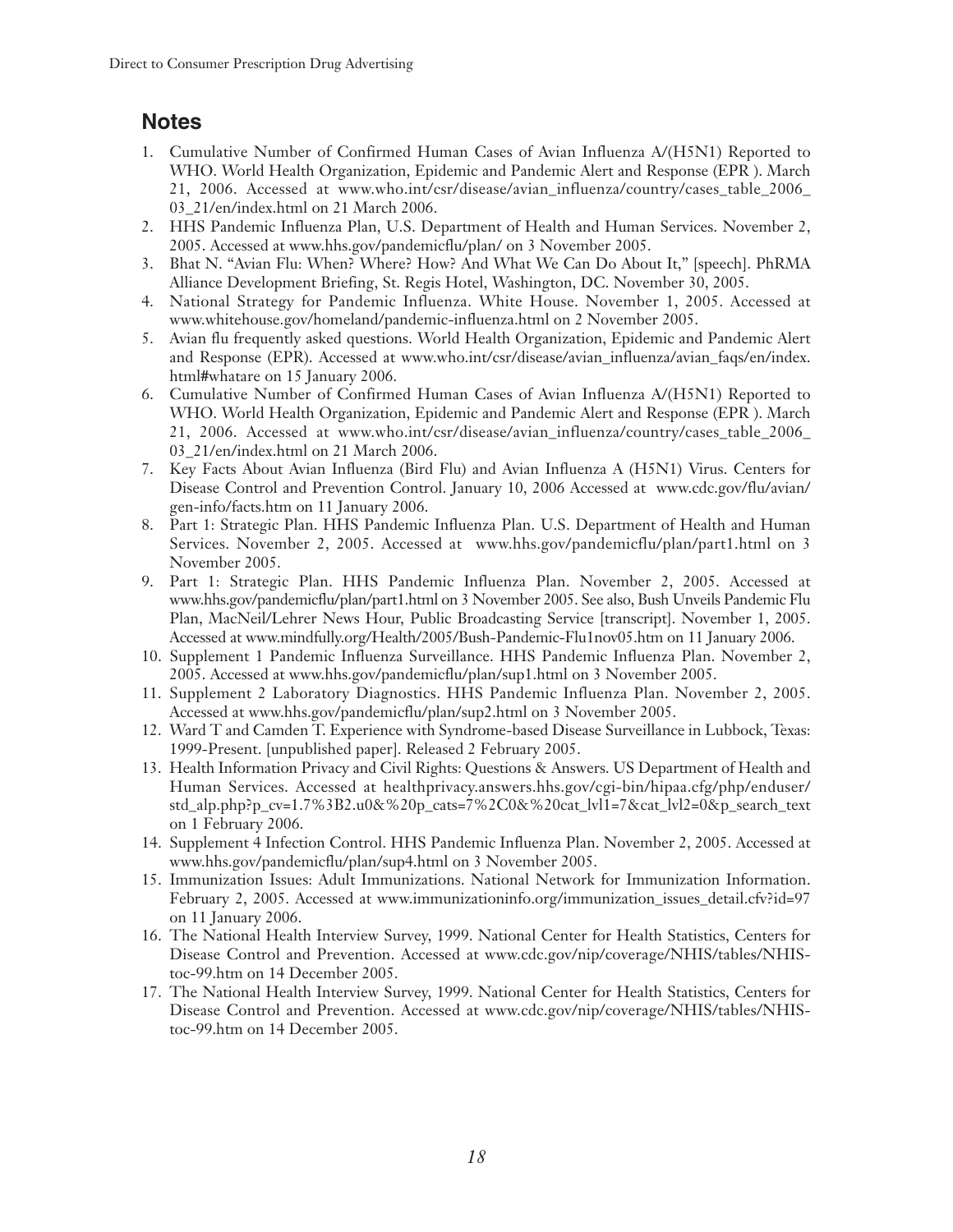- 18. The National Health Interview Survey, 1999, National Center for Health Statistics, Centers for Disease Control and Prevention. Accessed at www.cdc.gov/nip/coverage/NHIS/tables/NHIStoc-99.htm on 14 December 2005. Persons categorized as "high-risk" for influenza-related complications self-reported one or more of the following conditions: diabetes, emphysema, coronary heart disease, angina, heart attack or other heart condition, being diagnosed with cancer in the last 12 months, or ever being told by a physician that they have lymphoma, leukemia or blood cancer, chronic bronchitis, weak or failing kidneys, or reporting an asthma episode or attack in the last 12 months.
- 19. Prevention and control of influenza: Recommendations of the Advisory Committee on Immunization Practices (ACIP). Centers for Disease Control and Prevention. MMWR Weekly. 2003;52(RR8):1-34.
- 20. Interim Influenza Vaccination Recommendations, 2004-05 Influenza Season. Centers for Disease Control and Prevention. MMWR Weekly. October 8, 2004;53(39): 923-924. Accessed at www.cdc.gov/mmwr/preview/mmwrhtml/mm5339a6.htm on 9 January 2006.
- 21. The National Influenza Vaccine Summit is a meeting hosted by the American Medical Association and the Centers for Disease Control and Prevention. Information about the outcomes of the 2005 meeting can be accessed at www.ama-assn.org/ama/pub/category/15887.html.
- 22. Fact Sheet on the 2005-2006 Influenza Vaccine Supply: Key Messages from the National Influenza Vaccine Summit. American College of Physicians-Adult Immunization Initiative. November 10, 2005. Accessed at www.acponline.org/aii/immuno\_news.htm on 11 December 2005.
- 23. Appendix D: NVAC/ACIP Recommendations for Prioritization of Pandemic Influenza Vaccine and NVAC Recommendations on Pandemic Antiviral Drug Use. HHS Pandemic Influenza Plan. November 2, 2005. Accessed at www.hhs.gov/pandemicflu/plan/appendixd.html on 3 November 2005.
- 24. President Outlines Pandemic Influenza Preparations and Response. White House [press release]. November 1, 2005. Accessed at www.whitehouse.gov/news/releases/2005/11/20051101-1.html on 2 November 2005. See also, Gonyea D. Bush Unveils National Flu Pandemic Strategy. National Public Radio. November 1 2005. Accessed at www.npr.org/templates/story/story.php? storyId=4985281 on 3 December 2005.
- 25. Part 1: Strategic Plan. HHS Pandemic Influenza Plan. November 2, 2005. Accessed at www.hhs.gov/pandemicflu/plan/part1.html on 3 November 2005. The WHO recommends that nations be prepared to provide antiviral medications to at least 25 percent of their populations in the event of a pandemic. HHS has based its planning for provision of antivirals on the WHO recommendation.
- 26. Supplement 7 Antiviral Drug Distribution and Use. HHS Pandemic Influenza Plan. November 2, 2005. Accessed at www.hhs.gov/pandemicflu/plan/sup7.html on 3 November 2005. See also statement by HHS Secretary Michael O. Leavitt before the U.S. Senate Committee on Appropriations, Subcommittee on Labor, Health and Human Services, and Education. November 2 2005. Accessed at www.hhs.gov/asl/testify/t051102.html on 9 January 2006.
- 27. President Outlines Pandemic Influenza Preparations and Response. White House [press release]. November 1, 2005. Accessed at www.whitehouse.gov/news/releases/2005/11/20051101-1.html on 2 November 2005.
- 28. Roche to build Tamiflu plant in US. CIDRAP (Center for Infectious Disease Research and Policy) News. October 18, 2005. Accessed at www.cidrap.umn.edu/cidrap/content/influenza/ biz-plan/news/oct1805roche.html on 14 December 2005.
- 29. Supplement 3 Healthcare Planning. HHS Pandemic Influenza Plan. November 2, 2005. Accessed at www.hhs.gov/pandemicflu/plan/sup3.html on 3 November 2005.
- 30. Hospital Preparedness: Most Urban Hospitals Have Emergency Plans but Lack Certain Capacities for Bioterrorism Response, Government Accountability Office, August 2003; GAO-03-924.
- 31. Jeff Goldsmith. Facing Reality in Preparing for Biological Warfare: A Conversation with George Poste. Health Affairs. Web exclusive interview; June 5 2002. Accessed at content.healthaffairs.org/cgi/ content/full/hlthaff.w2.219v1/DC1 on 16 January 2006.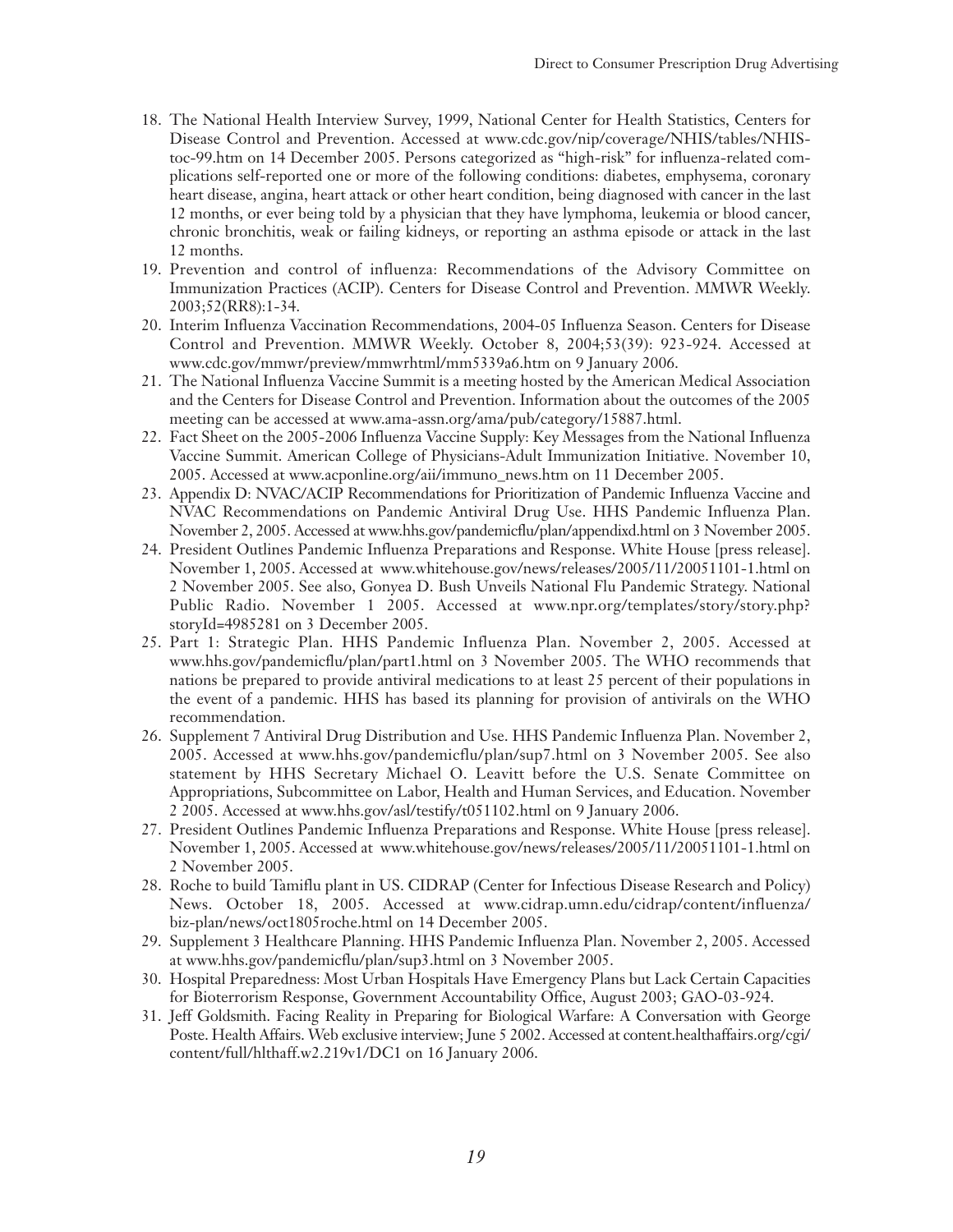Correctional Medicine